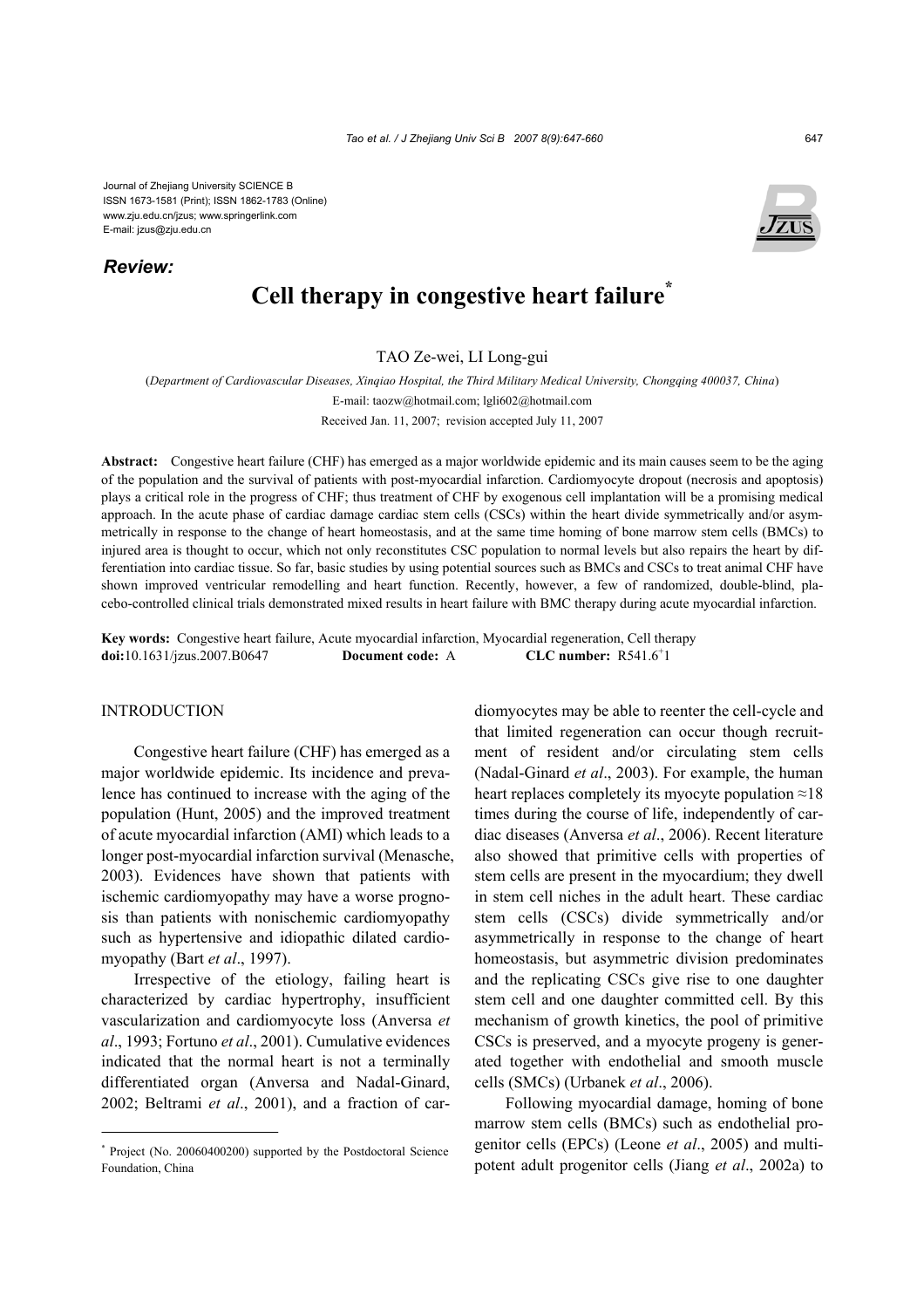injured area is thought to occur; the stimulus may be stem cell factor (SCF) and/or granulocyte colony-stimulating factor (G-CSF) and other cytokines released from the injured region (Lapidot and Petit, 2002). Thus, although CSC populations are acutely depleted they are reconstituted to normal levels by both self-proliferation and selective homing of BMCs (Fazel *et al*., 2006; Mouquet *et al*., 2005). The above forms the cardiomyocyte regenerating pool (Fig.1). New cycling cells may constantly enter this pool through the differentiation of the stem-like cells, whereas other myocytes continuously exit this pool when they become terminally differentiated, losing their capacity to reenter the cell cycle (Urbanek *et al*., 2005). Ischemic heart disease and cardiac failure increase the rate of flux through this transient pool (Anversa and Nadal-Ginard, 2002), however, because of insufficient CSC recruitment caused by ischemia stress (Linke *et al*., 2005; Urbanek *et al*., 2005), and/or functional decline in circulating and BMCs resulted from aging and environmental risk factors (Rauscher *et al*., 2003), this natural regenerative process is believed to be inadequate in repairing major injuries with massive cell lost such as AMI and CHF.

Replacement and regeneration of functional cardiac muscle after an ischemic insult could be achieved by either stimulating proliferation of endogenous mature cardiomyocytes and resident CSCs or by implanting exogenous donor-derived cells. Thus, new approaches, based on harnessing and expanding the self-renewal potential of the myocardium and enhancing the recruitment and mobilization of exogenous donor-derived cells, should improve the chances to produce true myocardial regeneration that will maintain or restore cardiac function, and delay the time or reduce the need for cardiac transplantation.

## POTENTIAL SOURCES

To restore function to nonviable infarcted myocardium or to replace the lost heart muscle cells during pathological or aging process, optimal cell approaches should generate contractile cells that integrate both functionally and structurally into the surrounding viable myocardium and develop a network of capillaries and larger size blood vessels for supply of oxygen and nutrients to the injured region. The newly formed cardiomyocytes must integrate precisely into the existing myocardial wall to augment contractile function of the residual myocardium in a synchronized manner and avoid alterations in the electrical conduction and syncytial contraction of the heart, potentially resulting in life-threatening consequences.



#### **Fig.1 The cardiomyocyte regenerating pool**

The regeneration of cardiomyocytes comes from mitosis of young myocytes and differentiation of resident CSCs. They go through G1 phase, DNA synthesis, post DNA synthesis, caryokinesis and cytokinesis. However, in pathological conditions such as myocardial infarction (MI), the injured myocardium may enhance not only differentiating CSCs into myocytes but secreting cytokines such as stem cell factor (SCF) into circulation and mobilizing bone marrow stem cells into peripheral blood and then driving them seeding the injured myocardium and differentiating into new myocytes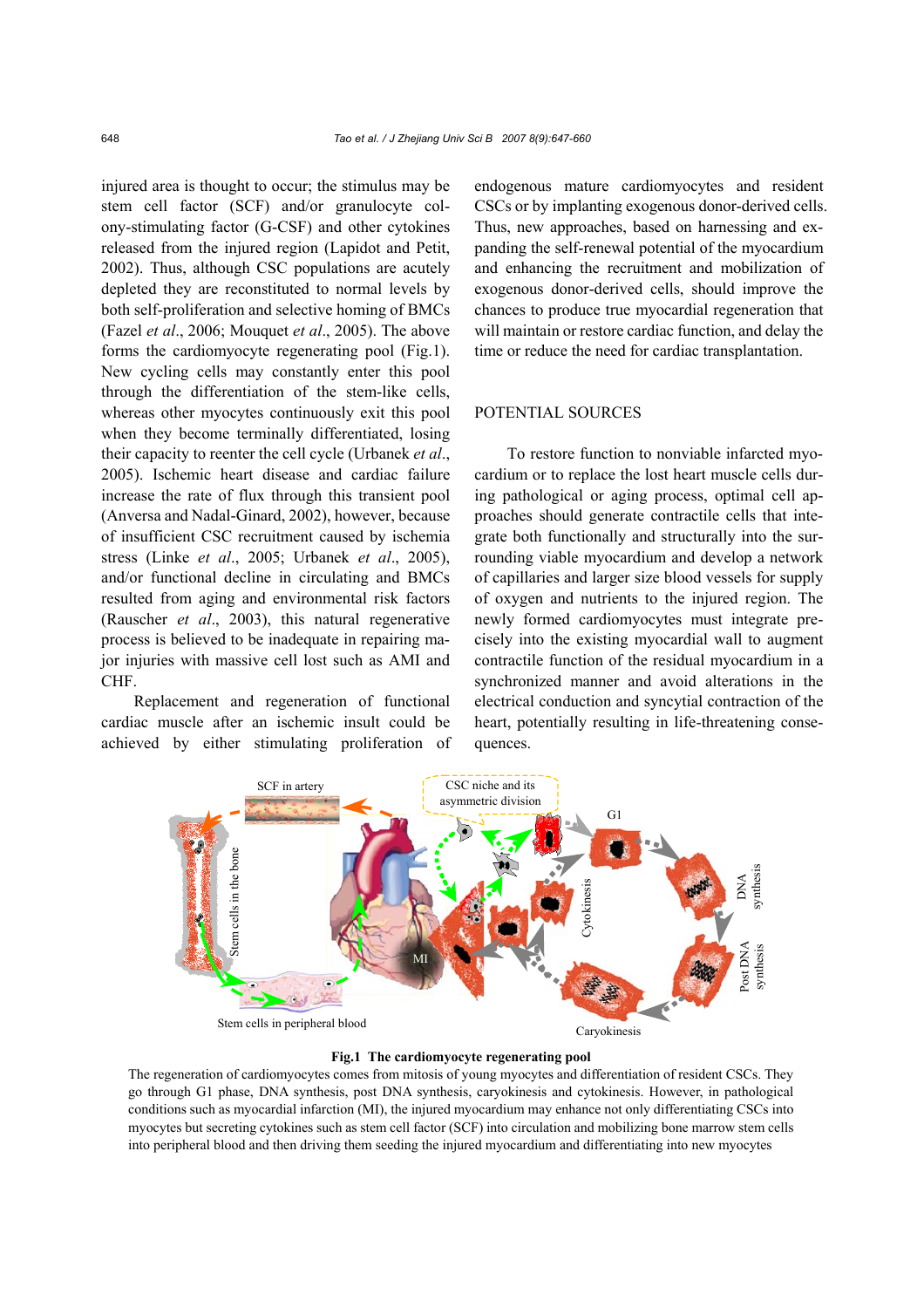#### **Embryonic stem cells (ESCs)**

ESCs are very conducive to cell implantation therapy, mainly because they are pluripotent. These unique pluripotent cell lines can be propagated in the undifferentiated state in culture and coaxed to differentiate into cell derivatives of all three germ layers, including cardiomyocytes (Capi and Gepstein, 2006). A defining characteristic of ESCs is their ability to give rise to teratoma upon implantation, an obviously unacceptable outcome within an injured heart (Ott *et al*., 2007; Thomson *et al*., 1998). The human ESCs can differentiate in vitro into cardiomyocytes having electrophysiologic, structural, and contractile properties characteristic of neonatal myocytes (Kehat *et al*., 2001), and even displaying atrial and ventricular subtypes (Rosenstrauch *et al*., 2005). ESCs will be the most promising sources of donor cells for cardiac regeneration therapy, however, the future work for cardial regeneration must be dependent on whether differentiated ESCs to cardiogenic lineage are fully induced, which matches the basic instinct of CSCs, otherwise this kind of cell implantation remains to be settled.

#### **Fetal and neonatal cardiomyocytes**

These cells are obtained from fetal and neonatal hearts, respectively, and then grown in tissue cultures. In animal models of myocardial infarction, the cells have been successfully engrafted through epicardial injection into ischemic myocardium (Scorsin *et al*., 1997) and shown to connect with host cells through intercalated discs containing desmosomes and gap junctions (Zhang *et al*., 2001). However, these exciting results are offset by the strong immunogenicity and small-scale production of engrafted cells and, above all, by the significant ethical issues raised by their use (Menasche, 2003).

#### **Skeletal myoblasts (SMs)**

Histologically, SMs are committed progenitors of skeletal muscle cells. Normally, they reside under the basement membrane of skeletal muscle fibers, where they remain quiescent until recruited for repair or regeneration of damaged muscle tissue. Studies in rats and human being confirmed that implanted SMs could repopulate scar tissue, resulting in ventricular wall thickening, elevated left ventricular ejection fraction (LVEF), and improved contractility (Murry *et al*., 1996; Taylor *et al*., 1998). However, as shown by fluorescent studies, the engrafted cells also developed a peculiar phenotype of hyperexcitable myotubes with contractile activity that was completely unaffected by neighboring muscle cells (Leobon *et al*., 2003). Another investigation showed that SM-derived myocytes did not necessarily integrate into the surrounding host myocardium, as evidenced by the normal expression in vitro versus downregulated expression in vivo of 2 key proteins involved in electromechanical cell integration N-cadherin and connexin-43 (Reinecke *et al*., 2000). Thus, intensive studies aimed at improving cooperation between myoblasts and cardiomyocytes in response to synchronous electrophysiological stimuli, including studies using conditioned gene transfer technologies, are necessary.

#### **Bone marrow stem cells (BMCs)**

Adult BMCs mainly consist of hemopoietic stem cells, EPCs and mesenchymal stem cells (MSCs); they can be directly enriched from the bone marrow elements or indirectly from the peripheral circulation after mobilization with the cytokine treatment; thus there are no ethical and immunological complications associated with the use of cardiomyocytes derived from fetal tissues or ESCs. Whether derived from peripheral blood or bone marrow, BMCs are readily accessible and are already part of the current clinical arsenal for management of hematological diseases so that BMCs have been used in recent attempts at myocardial regeneration and neoangiogenesis (Jackson *et al*., 2001; Kamihata *et al*., 2001).

Among the multipotent cells found in bone marrow, MSCs seem to be an exciting source for cell therapy, for which can differentiate into nerve cells, skeletal muscle cells, and vascular endothelial cells (Jiang *et al*., 2002b), and into cells with cardiomyocyte features in vitro, either through exposure to 5-azacytidine (Makino *et al*., 1999) or coculture with cardiomyocytes (Rangappa *et al*., 2003). Furthermore, these cells are positive for β-myosin heavy chain, cardiac troponin T, α-cardiac actin and desmin after differentiation and they exhibit  $Ca^{2+}$  transients, several types of action potentials (Li *et al*., 2007), and respond to α and β adrenergic stimulation with an increase in contractility, phosphorylation of ERK1/2 and an increase in cAMP.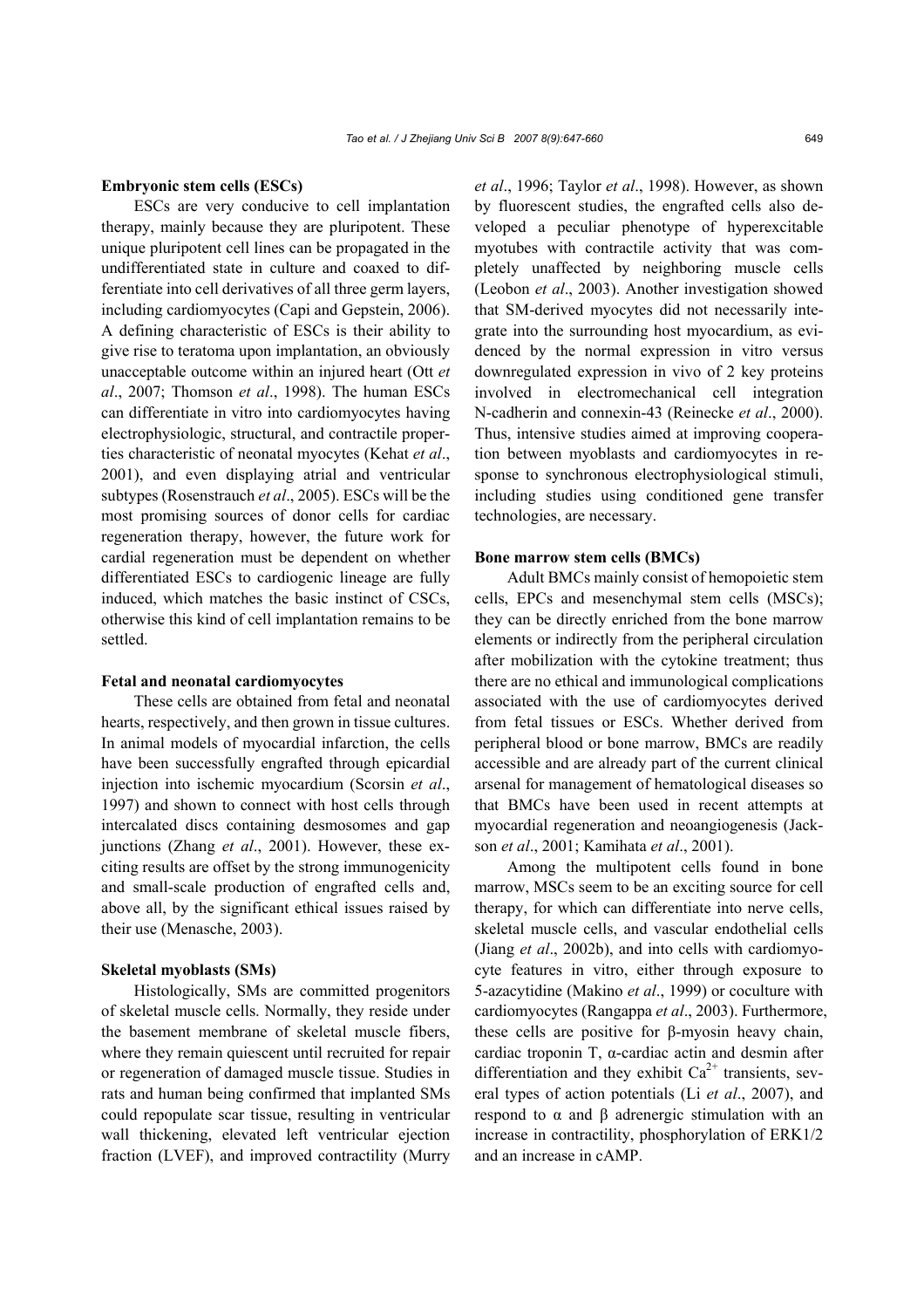### **Cardiac stem cells (CSCs)**

A distinct population of CSCs has been isolated from adult rat heart. These small, primitive cells are negative for blood lineage markers (Lin<sup>−</sup> ) and positive for c-kit (c-kit<sup>+</sup>). They are self-renewing, clonogenic, and multipotent, with the ability to generate cardiomyocytes, SMCs, and endothelial cells in vitro and in vivo (Barile *et al*., 2007; Leri *et al*., 2005). When injected into border zone 5 h after infarction in adult rats, these CSCs induced the formation of myocardium, composed of cardiomyocytes, capillaries, and arterioles in the infarcted area (Beltrami *et al*., 2003). When delivered in a clinically relevant manner—intracoronary injection, CSCs traverse the vessel barrier, regenerate infarcted myocardium, and improve cardiac function (Dawn *et al*., 2005). In the nonmyocyte fraction of mouse heart, a resident population of CSCs characterized by expression of stem cell antigen 1 (Sca-1), but lacking expression of blood lineage markers and c-kit, has been reported. Although these cells do not spontaneously differentiate in vitro, when they are exposed to 5-azacytidine, a small fraction of the population acquires biochemical evidence and functional evidence of cardiac myocyte differentiation. When injected intravenously into mice subjected to myocardial ischemia—reperfusion, these Sca-1<sup>+</sup> cells were able to home to the injured tissue and differentiate into cardiomyocytes (Oh *et al*., 2003).

SP cells are side population stem cells in the heart; they have the ability to efflux the dye, Hoechst 33342, by a multi-drug-like transporter, and do not express myosin heavy chain and rapidly decrease from 4 d after birth. SP cells can acquire an adult cardiomyocyte phenotype when placed in a permissive environment. Among cardiac SP cells, the greatest potential for cardiomyogenic differentiation is restricted to cells that express Sca-1 but not CD31 (Pfister *et al*., 2005).

Isl1 cells are another group of resident CSCs which are characterized by the expression of the antigen 'islet 1' (Isl1). Isl1 is a gene initially iterated in early embryonic mesodermal cells that were clearly committed to a cardiogenic lineage, and  $\text{Isll}^+$  cells express the homeobox gene islet-1 and these  $\text{Isll}^+$ cells develop into cells with a mature cardiac phenotype including intact  $Ca^{2+}$ -cycling and the generation of action potentials (Laugwitz *et al*., 2005).

Cardiosphere cells are isolated from myocyte

depleted fractions of murine and human atria and ventricles that form spheres when cultured in 'cardiosphere growing medium' (Messina *et al*., 2004). They express c-kit and are self-renewing, clonogenic, and multipotent, with the ability to spontaneously differentiate into cardiomyocytes, SMCs, and endothelial cells. When injected into the myocardium in severe combined immunodeficient disease mice immediately after myocardial infarction, they acquired phenotypic markers of cardiac cells such as lamin A/C, a human myocyte marker, and connexin-43. Cardiosphere-derived cells are cardiogenic in vitro; they promote cardiac regeneration and improve heart function in a mouse infarct model, which provides motivation for further development for therapeutic applications in patients (Smith *et al*., 2007).

Uncommitted cardiac progenitor cells (UPCs) isolated from neonatal and adult rat ventricles have been characterized by expression of the ESC marker stage-specific embryonic antigen 1 (SSEA-1) (Ott *et al*., 2007). In the neonatal heart, small clusters of SSEA-1<sup>+</sup> cells were dispersed among mature cardiomyocytes throughout the heart. In the adult heart,  $SSEA-1$ <sup>+</sup> cells remained as single cells in the right and left ventricles and as clusters in the right ventricular outflow tract. When highly enriched populations of suspended UPCs were isolated and expanded over a cardiac-derived mesenchymal feeder layer, temporal maturation of the original cells, from an uncommitted SSEA-1<sup>+</sup> or SSEA-1<sup>+</sup>/octamer-4<sup>+</sup> (oct-4<sup>+</sup>) state to a mesodermally committed  $f$ lk- $1^+$  state, then to an flk-1<sup>+</sup> and Sca-1<sup>+</sup> state and then to a cardiac committed Nkx2.5<sup>+</sup>, GATA-4<sup>+</sup>, or Isl1<sup>+</sup> state, was observed. Ultimately, cells differentiated into mature cardiomyocytes, endothelial cells, and SMCs. When adenovirally green fluorescence protein-labelled, SSEA-1<sup>+</sup> UPCs were injected into the failing rat heart, they generated mature cardiomyocytes and vasculature and led to substantial functional improvement and attenuation of left ventricular remodelling, but no evidence of teratoma was seen (Ott *et al*., 2007).

## DELIVERY METHODS

#### **Transvascular strategies**

Transvascular strategies are especially suited for the prevention of recently infarct-induced heart fail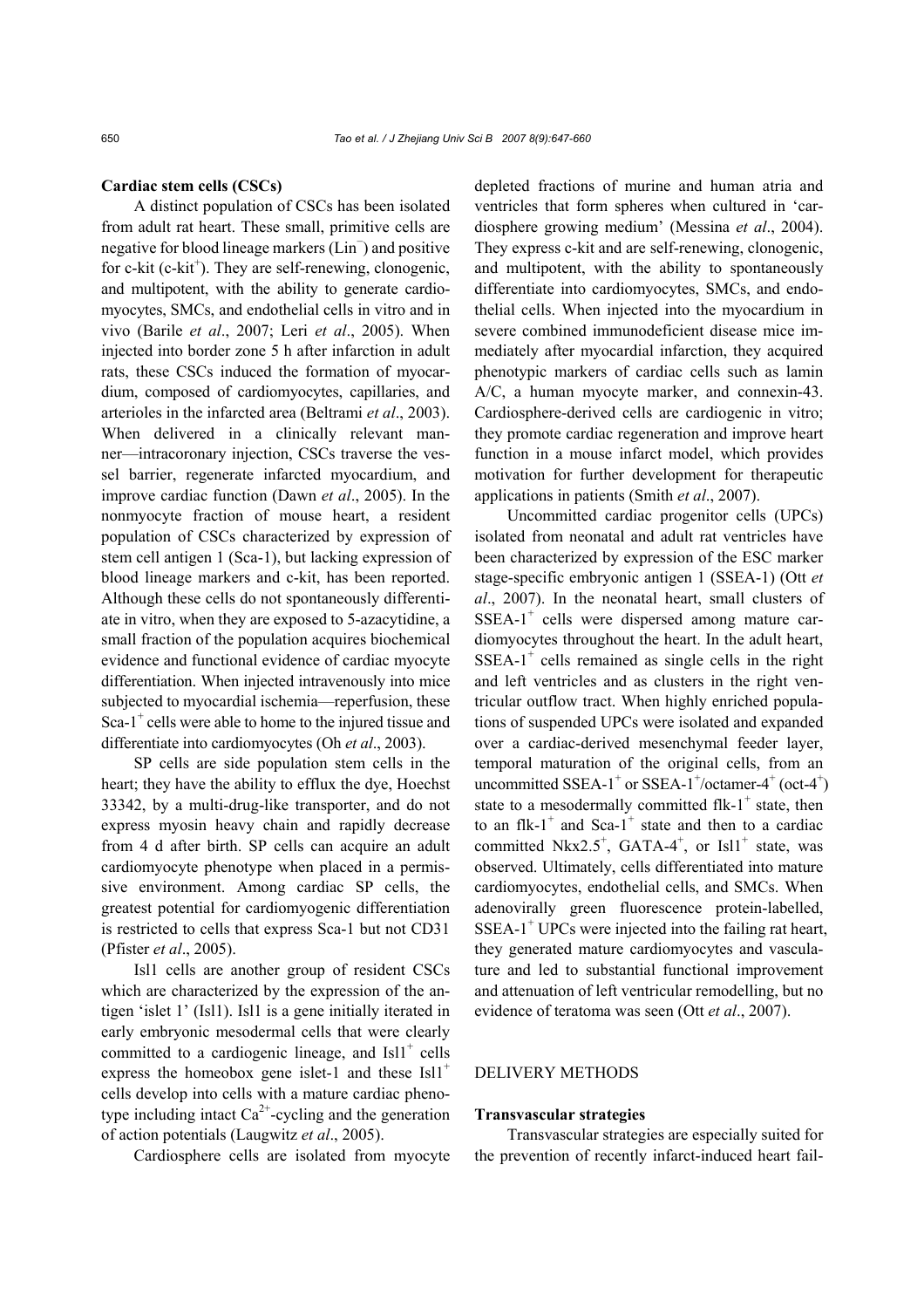ure when chemoattractants and cell adhesion molecules are highly expressed.

#### **Intracoronary vessel infusion**

Intracoronary application delivers a maximum concentration of cells homogeneously to the site of injury during first passage. Unselected BMCs (Ge *et al*., 2006; Wollert *et al*., 2004), circulating bloodderived progenitor cells (Erbs *et al*., 2005), and MSCs (Chen *et al*., 2004) have been delivered via the intracoronary artery route in patients with AMI and ischemic cardiomyopathy in which cells were delivered through the central lumen of an over-the-wire balloon catheter during transient balloon inflations to maximize the contact time of the cells with the microcirculation of the infarct-related artery.

The intracoronary venous route, the retrograde coronary perfusion, is another important delivery method for stem cell therapy (Giordano, 2003; Murad-Netto *et al*., 2004). The coronary venous system was cannulated with a novel, investigational, double-balloon catheter. This device comprises 2 concentric catheters; a proximal, outer catheter bearing a large balloon, and a distal, inner catheter bearing a smaller balloon; the distal balloon is used to minimize washout of delivered cells into the systemic circulation via distal, low-resistance veno-venous anastomoses (Hou *et al*., 2005).

#### **Intravenous injection**

Intravenous injection is the simplest and least invasive method of administration of stem cells and obviates the need for cardiac surgery or cardiac catheterization (Kocher *et al*., 2001). In this mode of delivery, the optimal dose of stem cells is of particular importance. However, because of the long circulation time, cells could be lost by extraction toward noncardiac organs and fail to home to the area of infarct (Hofmann *et al*., 2005).

In the acute phase of cardiac damage, BMCs could also be mobilized with G-CSF and SCF injections (Kawada *et al*., 2004; Orlic *et al*., 2001a). This kind of approach decreased mortality, infarct size, cavity dilatation, and diastolic stress in a murine infarct model (Orlic *et al*., 2001a). In addition, there were improvements in LVEF and hemodynamics due to the formation of new cardiomyocytes with arterioles and capillaries (Zohlnhöfer *et al*., 2007).

#### **Direct injection in the ventricular wall**

Direct injection is the preferred route for cell delivery in patients with CHF or when cell homing signals are expressed at low levels in the heart (scar tissue).

Transendocardial injection is using an injection needle catheter advanced across the aortic valve and positioned against the endocardial surface; cells can be directly injected into the left ventricular wall (Amado *et al*., 2005). Electromechanical mapping of the endocardial surface can be used to delineate viable, ischemic, and scarred myocardium before cell injections, which is the best method so far to deliver cells in CHF patients (Perin *et al*., 2003).

Percutaneous transcoronary-venous transplantation was performed using the TransAccess catheter system under fluoroscopic and intravascular ultrasound guidance (Siminiak *et al*., 2005). Working through the coronary sinus, a specialized catheter system was easily delivered to the anterior interventricular coronary vein. The composite catheter system (TransAccess) incorporates a phased-array ultrasound tip for guidance and a sheathed, extendable nitinol needle for transvascular myocardial access. A microinfusion (IntraLume) catheter was advanced through the needle, deep into remote myocardium, and the cells suspension was injected (Thompson *et al*., 2003).

Transepicardial injection has been performed as an adjunct to a surgical procedure such as coronary artery bypassing grafting (Archundia *et al*., 2005; Patel *et al.*, 2005), which during opening heart surgery allows for a direct visualization of the myocardium and a targeted application of cells to scarred areas and/or the border zone of an infarct scar.

## POSSIBLE MECHANISMS

## **Differentiation of CSCs to cardiogenic cell lineages**

 $Lin^{-}/c$ -kit<sup>+</sup> cells, with the properties of CSCs, exist in the rat heart. They are self-renewing, clonogenic, and multipotent, giving rise to myocytes, smooth muscle, and endothelial cells; when injected into an ischemic heart, these cells or their clonal progeny reconstitute well-differentiated myocardium, formed by blood-carrying new vessels and myocytes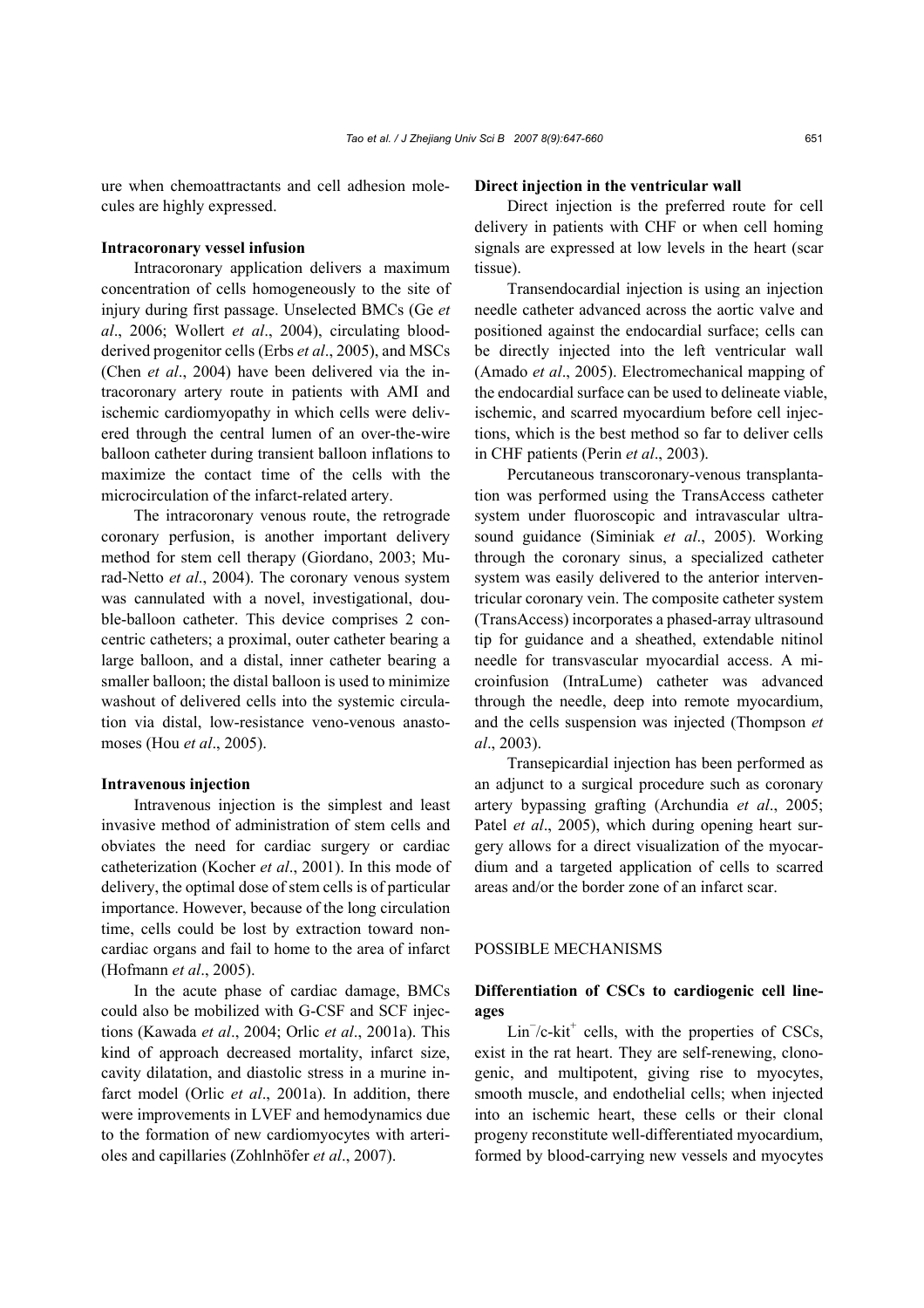with the characteristics of young cells (Beltrami *et al*., 2003). In the adult mice heart CSCs expressing Sca-1 exist and given intravenously after ischemia-reperfusion, Sca-1<sup>+</sup> cells home to injured myocardium. By using a Cre/Lox donor/recipient pair, differentiation was shown to occur roughly equally, with and without fusion to host cells (Oh *et al*., 2003).

Rat CSCs delivered intravascularly traverse the vessel barrier, regenerate infarcted myocardium, and improve cardiac function (Dawn *et al*., 2005). Activation of resident CSCs by hepatocyte growth factor and insulin-like growth factor 1 in the damaged dog heart can promote a significant restoration of dead tissue, which is paralleled by a progressive improvement in cardiac function (Linke *et al*., 2005).

# **Unsettled transdifferentiation of BMCs to cardiomyocytes**

In 2001, an exciting publication (Orlic *et al*., 2001b) showed that locally delivered BMCs could generate de novo myocardium, ameliorating the outcome of coronary artery disease. However, in 2004, two independent studies seriously challenged the above findings (Balsam *et al*., 2004; Murry *et al*., 2004). Both sets of authors used state-of-the-art genetic tools to examine whether BMCs transplanted into damaged hearts could take on the role of heart muscle cells and improve heart function. In both studies BMCs showed little evidence of becoming cardiac muscle cells after they were transplanted into damaged mouse hearts. Instead, these stem cells developed into different blood-cell types, despite being in the heart.

More recently, a group of investigators (Dai *et al*., 2005) demonstrated that allogeneic MSCs could survive in infarcted myocardium as long as 6 months and express markers that suggested muscle and endothelium phenotypes. Another group of investigators (Kajstura et al., 2005) obtained c-kit<sup>+</sup> BMCs from male transgenic mice expressing enhanced green fluorescence protein (EGFP). EGFP and the Y-chromosome were used as markers of the progeny of the transplanted cells in the recipient heart. By these approaches, they demonstrated that BMCs, when properly administrated in the infarcted heart, efficiently differentiated into cardiomyocytes and coronary vessels with no detectable differentiation into hematopoietic lineages. Within the infarct, in 10

d, nearly 4.5 million biochemically and morphologically differentiated myocytes together with coronary arterioles and capillary structures were generated.

In contrast to the unsettled transdifferentiation of BMCs, other phenomena, such as cell fusion and cell integration, are well-recognized; this may benefit a little bit of ventricular remodelling and improve cardiac performance (Nygren *et al*., 2004). Cell fusion occurs with host nuclei penetrating the implanted cells, whereas cell integration refers to the ability of certain cell types such as SMs, to integrate into the cardiac syncytium without transdifferentiating into the myocardium.

#### **Neovascularization**

Neovascularization is an important process, as increasing perfusion to infarcted myocardium may decrease ventricular dilatation and improve cardiac function by rescuing hibernating myocardium, decreasing apoptosis of hypertrophied cardiomyocytes, and helping restore injured matrix. Intravenously administrated EPCs into rats after myocardial infarction were shown to migrate into the infarcted region within 48 h, differentiate into endothelial cells, induce neovascularization, limit apoptosis of hypertrophied cardiomyocytes in the peri-infarct rim, reduce progressive collagen deposition and scar formation, and prevent late ventricular remodelling (Kocher *et al*., 2001). Several experiments on various animal models showed that implantation of BMCs or MSCs after myocardial infarction increased capillary density together with an improvement of contractile function (Kobayashi *et al*., 2000; Krause *et al*., 2007; Silva *et al*., 2005; Tomita *et al*., 2002).

#### **Para- and auto-secretion**

Another potential mechanism of the observed beneficial effects is the possibility that transplanted cells can release various chemokines and cytokines which not only stimulate proliferation and/or differentiation of CSCs, but exert cytoprotective functions, thus, affect myocardial remodelling and function (Mazhari and Hare, 2007).

Local delivery of cytokines and growth factors are responsible for ischemic cell survival and endogenous stem cell mobilization and homing (Rafii and Lyden, 2003; Rajnoch *et al*., 2001). Recent literature showed that myocardial medium for hypoxic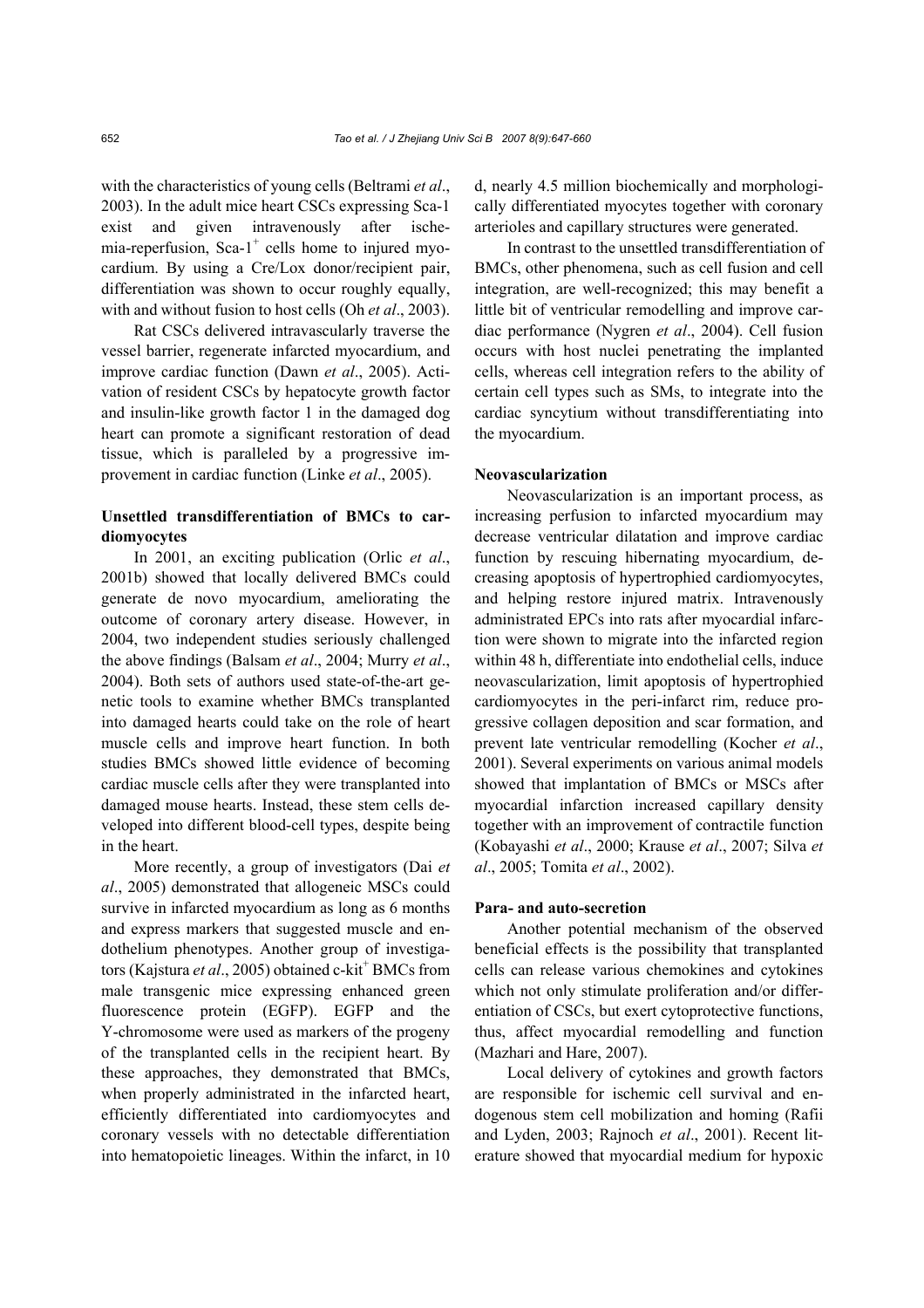preconditioning can induce MSCs differentiation into myocardial-like cells (Xie *et al*., 2006), and genetically modified MSCs overexpressing the *Akt1* gene release paracrine factor(s) that exert cytoprotective effects on cardiomyocytes exposed to hypoxia, and notably, myocardial protection can also be achieved in vivo by Akt concentrated medium injection after acute infarction (Gnecchi *et al*., 2005). Thus, a substantial portion of the salutary effects of *Akt* modified MSCs is attributable to protection of ischemic myocardium instead of de novo regeneration by cardiomyogenic differentiation of the donor cells.

# **Others**

There is strong evidence that some of the beneficial effects of cell transplantation were due to a reorganization of the extracellular matrix of both the injured heart region and the normal myocardium to prevent CHF (Murtuza *et al*., 2004). Disruption of the matrix network impairs support for heart cells, leading to ventricular dilatation. Transplanted cells may reorganize, secrete and incorporate new matrix elements into deficient areas. Restoration of the extracellular matrix could therefore improve structural support for host heart cells, limiting infarct expansion and improving regional function (Fedak *et al*., 2003).

## CLINICAL TRIALS

So far, basic studies to treat animal CHF with cell implantation have shown improved ventricular remodelling and heart function (Fuchs *et al*., 2001; Li *et al*., 1996; Miyahara *et al*., 2006; Nagaya *et al*., 2005; Ohnishi *et al*., 2007; Tang *et al*., 2005; Wei *et al*., 2006; Yamada *et al*., 2007; Zimmermann *et al*., 2006). However, a few of randomized, double-blind, placebo-controlled clinical trials demonstrated mixed results in heart failure with BMC therapy during AMI (Adler and Maddox, 2007; Metharom *et al*., 2007; Rosenzweig, 2006).

In the treatment of CHF with BMC transfer, a very small controlled trial by Perin *et al*.(2003) enrolled 21 patients (first 14 patients, treatment; last 7 patients, control) with end-stage ischemic heart disease. BMCs were injected by NOGA Myostar injection catheter. Electromechanical mapping was used to identify viable myocardium for treatment. At 2

months, there was a significant reduction in total reversible defect and improvement in global left ventricular function within the treatment group and between the treatment and control groups on quantitative electrocardiogram-gated single-photon-emission computed tomography analysis. At 4 months, there was improvement in LVEF from a baseline and a reduction in end-systolic volume in the treated patients. Electromechanical mapping revealed significant mechanical improvement of the injected segments (*P*<0.0005) at 4 months after treatment.

Another trial by Assmus *et al*.(2006) investigated the effects of cell transplantation in patients with healed myocardial infarction. They randomly assigned, in a controlled crossover study, 75 patients with stable ischemic heart disease who had had a myocardial infarction at least 3 months previously to receive either no cell infusion (23 patients) or infusion of circulating progenitor cells (24 patients) or BMCs (28 patients) into the patent coronary artery supplying the most dyskinetic left ventricular area. Results showed that intracoronary infusion of progenitor cells is safe and feasible in patients with healed myocardial infarction; transplantation of BMCs is associated with moderate but significant improvement in LVEF after 3 months.

In the treatment of AMI and delaying the progress of heart failure, the BOOST study (Wollert *et al*., 2004) involved 60 patients, and treatment (autologous BMCs versus control) was administered approximately 5 d after a heart attack. At 6 months, there was a mild increase in LVEF in the stem cell group, from about 49% to about 53%. Transfer of BMCs enhanced left ventricular systolic function primarily in myocardial segments adjacent to the infarcted area. Cell transfer did not increase the risk of adverse clinical events, in-stent restenosis, or proarrhythmic effects. However, the relative improvement in LVEF after infusion of BMCs at 6 months, as compared with no infusion, was no longer significant at 18 months, suggesting that the main effect was an acceleration of recovery (Meyer *et al*., 2006).

The REPAIR-AMI investigator group (Schachinger *et al*., 2006) randomly assigned patients with AMI to receive an intracoronary infusion of progenitor cells derived from bone marrow (*n*=101) or placebo medium (*n*=98) into the infarct artery 3 to 7 d after successful reperfusion therapy. At 4 months, the ab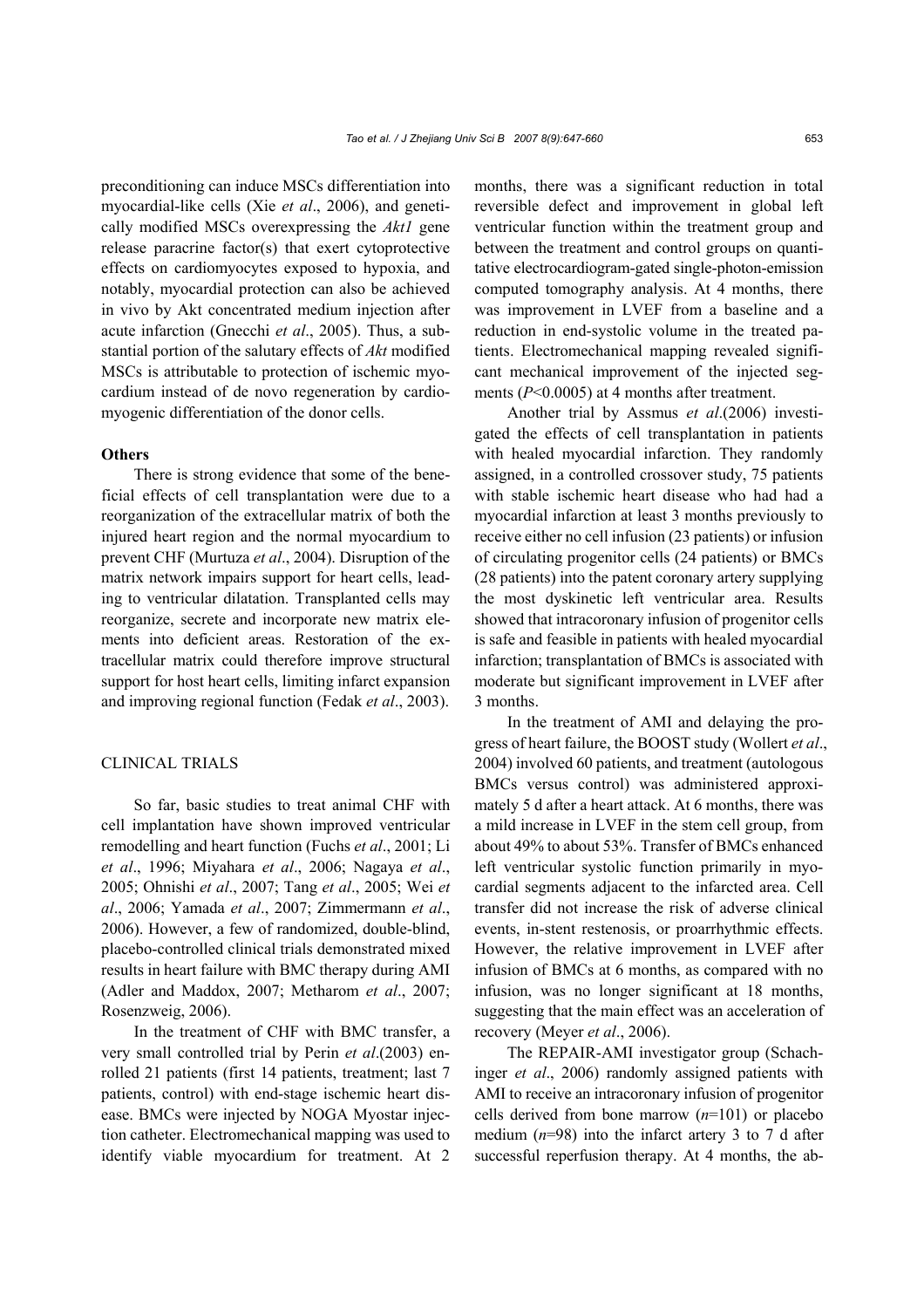solute improvement in LVEF was significantly greater in the BMC group than in the placebo group  $[(5.5\pm7.3)\%$  vs  $(3.0\pm6.5)\%$ ; *P*=0.01]. Patients with a baseline LVEF at or below the median value of 48.9% derived the most benefit (absolute improvement in LVEF, 5.0%; 95% confidence interval, 2.0 to 8.1). At 1 year, intracoronary infusion of BMCs was associated with a reduction in the prespecified combined clinical endpoint of death, recurrence of myocardial infarction, and any revascularization procedure (*P*=0.01).

At the same time Janssens *et al*.(2006) did a small randomized, double-blind, placebo-controlled study on 67 patients from whom the bone marrow was harvested 1 d after successful percutaneuos coronary intervention for ST-elevation myocardial infarction, patients were assigned to receive optimum medical treatment and infusion of placebo (*n*=34) or BMCs (*n*=33). The endpoint was the increase in LVEF and the secondary endpoints were changes in infarct size and regional left ventricular function at 4 months' follow-up, all assessed by magnetic resonance imaging. However, they did not find a significant improvement in LVEF at 6 months in the BMC group, as compared with the control group; compared with placebo infusion, BMC transfer was associated with a significant reduction in myocardial infarct size and a better recovery of regional systolic function. Thus, they concluded that intracoronary transfer of autologous BMCs within 24 h of optimum reperfusion therapy did not augment recovery of global left ventricular function after myocardial infarction, but could favorably affect infarct remodelling. Another small clinical trial by Lunde *et al*.(2006) enrolled patients with ST-elevation myocardial infarction of the anterior wall treated with percutaneuos coronary intervention. Patients were randomly assigned to the group that underwent intracoronary injection of autologous mononuclear BMCs (*n*=50) or to the control group (*n*=47). Left ventricular function was assessed with the use of quantitative electrocardiogram-gated single-photon-emission computed tomography and echocardiography at baseline and magnetic resonance imaging 2 to 3 weeks after the infarction. These procedures were repeated 6 months after the infarction. The two groups did not differ significantly in changes in LVEF and in left ventricular end-diastolic volume or infarct size and had similar rates of adverse events.

The current rationale for cell therapy after AMI and CHF is derived from the premise that the capacity of the adult myocardium for repair after severe injury is inadequate. Such regenerative inadequacy occurs despite demonstrable mobilization of endogenous progenitor cells into the circulation (Fazel *et al*., 2006; Leone *et al*., 2005). The clinical investigators enriched stem cells from bone marrow or bloodstream and reinfused into heart vessels in order to expand the intrinsic repair ability of human. Indeed, circulating endothelial progenitor cells prepared ex vivo and readministered in vivo induced vasculogenesis and angiogenesis and improved cardiac recovery after myocardial infarction in both animals and human (Asahara *et al*., 1997; Kalka *et al*., 2000). However, animal models have questioned the ability of BMCs to effectively generate cardiomyocytes (Balsam *et al*., 2004; Murry *et al*., 2004). Furthermore, clinical evidences have suggested that after intracoronary delivery only 1.3% to 2.6% of infused BMCs are retained in the heart (Hofmann *et al*., 2005). Functional benefits may also be mediated through paracrine secretion of growth factors or cytokines, which could indirectly promote survival of cardiomyocytes, mobilization of endogenous progenitor cells, or neovascularization. The effects of cell therapy seemed to be restricted to the infarct-related territory, for which current therapeutic strategies might be adequate for smaller infarcts (Janssens *et al*., 2006; Meyer *et al*., 2006), leave very small room for cell therapy. Thus, application of cell therapy to improve the outcome and myocardial recovery in patients with large myocardial infarcts, who experience a moderate reduction in LVEF  $( $40\%$ ) despite optimum conventional therapy, war$ rants continued research in this field (Metharom *et al*., 2007). Several other possible explanations for the lack of myocardial repair by BMCs exist, including insufficient progenitor recruitment and mobilization for a sufficient time period, functional decline in circulating progenitors resulted from aging and environmental risk factors (Rauscher *et al*., 2003), the timing of cell administration, and microvascular obstruction in severely ischemic heart (Anversa and Sonnenblick, 1990).

Fortunately, the current ascertained source of cardiogenic lineage differentiation is adult CSCs which can be acquired from endomyocardial biopsy specimens and provide motivation for further devel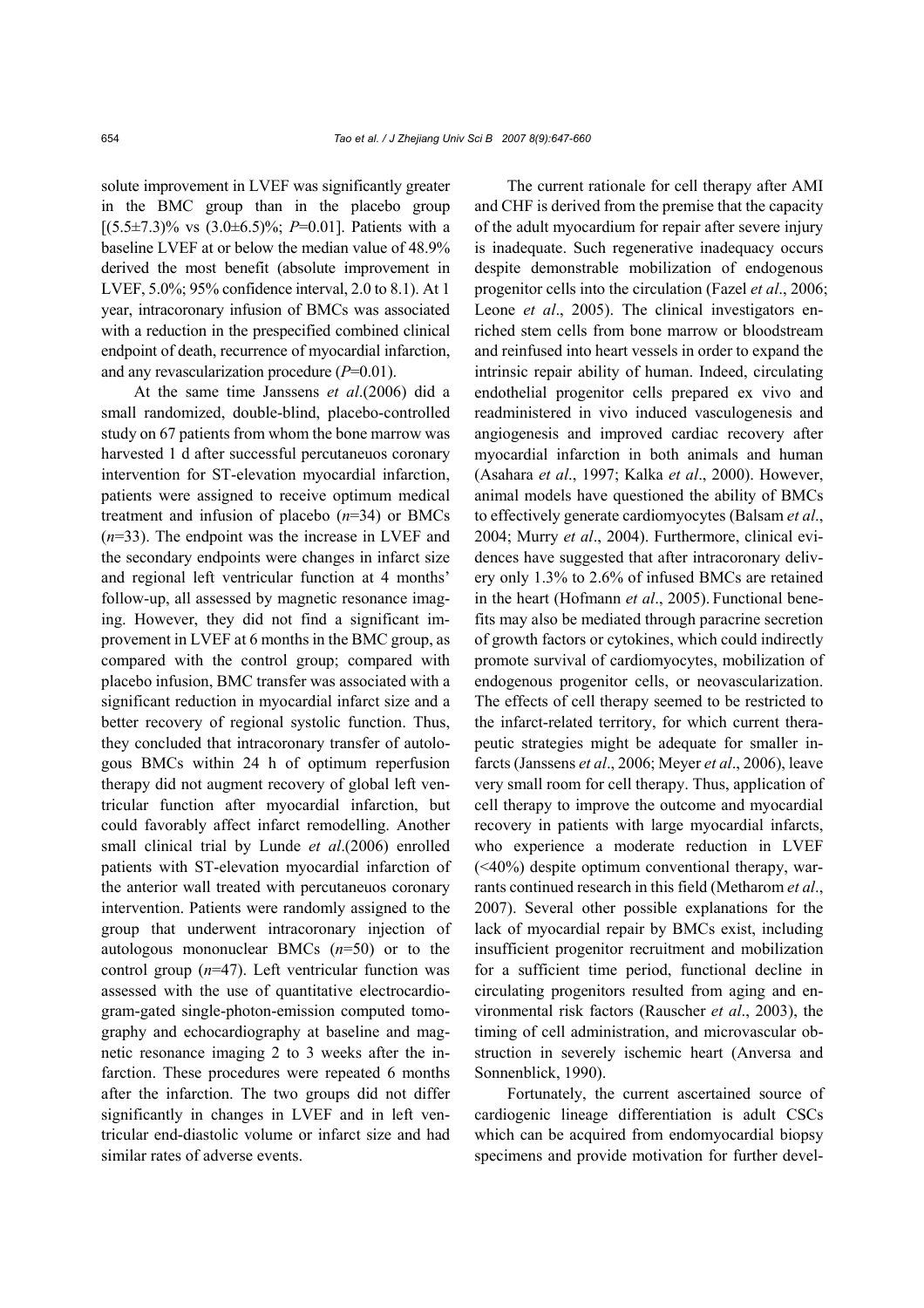opment for therapeutic applications in patients (Smith *et al*., 2007). Another way of getting donor cells may be through somatic cell nuclear transfer (SCNT). This technique, also known as 'therapeutic cloning', involves the transfer of the nucleus of a somatic cell into an enucleated donor oocyte. Recently, SCNT has led to the successful derivation of human ESCs that were genetically identical to the somatic nuclear donor cells (Hwang *et al*., 2004). In theory, cells acquired from SCNT can be directed to develop into heart muscle cells. Because the vast majority of genetic information is contained in the nucleus, these cells would essentially be genetically identical to the patient with the failing heart. When these heart muscle cells were transplanted back into the patient, there would likely be no rejection and no need to expose the patient to immunosuppressants.

## **CONCLUSION**

It was ascertained that CSCs isolated from animals or human being are committed to cardiogenic lineage and have the ability to generate cardiomyocytes, SMCs, and endothelial cells in vitro and in vivo. Implanted SMs could repopulate scar tissue, resulting in ventricular wall thickening, elevated LVEF, and improved contractility despite an increased risk of ventricular arrhythmias. These may be overcome by using conditioned gene transfer technologies. Another source to get door cells for the treatment of heart failure is from human ESCs by SCNT, this application will avoid the growth of teratoma upon implantation. Though the ability of BMCs to effectively generate cardiomyocytes is questioned, functional benefits may be mediated through paracrine secretion of growth factors or cytokines. In the acute phase of myocardial damage BMCs are mobilized and seed the host myocardium reconstituting CSCs to normal levels. Thus, to elucidate clearly which subcomponents of BMCs are responsible for differentiation of cardiogenic lineage is warranted and then prepare ex vivo and readminister in vivo to enhance the intrinsic repair ability. Clinically, it is worth conducting randomized with placebo controlled trials on cell therapy of CHF with adult CSCs which can be acquired from endomyocardial biopsy specimens.

#### **References**

- Adler, E.D., Maddox, T.M., 2007. Cell therapy for cardiac disease: where do we go from here? *Nat. Clin. Pract. Cardiovasc. Med.*, **4**(1):2-3. [doi:10.1038/ncpcardio0729]
- Amado, L.C., Saliaris, A.P., Schuleri, K.H., St John, M., Xie, J.S., Cattaneo, S., Durand, D.J., Fitton, T., Kuang, J.Q., Stewart, G., *et al*., 2005. Cardiac repair with intramyocardial injection of allogeneic mesenchymal stem cells after myocardial infarction. *Proc. Natl. Acad. Sci. USA*, **102**(32):11474-11479. [doi:10.1073/pnas.0504388102]
- Anversa, P., Sonnenblick, E.H., 1990. Ischemic cardiomyopathy: pathophysiologic mechanisms. *Prog. Cardiovasc. Dis.*, **33**(1):49-70. [doi:10.1016/0033-0620(90) 90039-5]
- Anversa, P., Nadal-Ginard, B., 2002. Myocyte renewal and ventricular remodelling. *Nature*, **415**(6868):240-243. [doi:10.1038/415240a]
- Anversa, P., Li, P., Zhang, X., Olivetti, G., Capasso, J.M., 1993. Ischaemic myocardial injury and ventricular remodelling. *Cardiovasc. Res.*, **27**(2):145-157.
- Anversa, P., Kajstura, J., Leri, A., Bolli, R., 2006. Life and death of cardiac stem cells: a paradigm shift in cardiac biology. *Circulation*, **113**(11):1451-1463. [doi:10.1161/ CIRCULATIONAHA.105.595181]
- Archundia, A., Aceves, J.L., Lopez-Hernandez, M., Alvarado, M., Rodriguez, E., Diaz Quiroz, G., Paez, A., Rojas, F.M., Montano, L.F., 2005. Direct cardiac injection of G-CSF mobilized bone-marrow stem-cells improves ventricular function in old myocardial infarction. *Life Sci.*, **78**(3): 279-283. [doi:10.1016/j.lfs.2005.04.080]
- Asahara, T., Murohara, T., Sullivan, A., Silver, M., van der Zee, R., Li, T., Witzenbichler, B., Schatteman, G., Isner, J.M., 1997. Isolation of putative progenitor endothelial cells for angiogenesis. *Science*, **275**(5302):964-967. [doi:10.1126/science.275.5302.964]
- Assmus, B., Honold, J., Schachinger, V., Britten, M.B., Fischer-Rasokat, U., Lehmann, R., Teupe, C., Pistorius, K., Martin, H., Abolmaali, N.D., *et al*., 2006. Transcoronary transplantation of progenitor cells after myocardial infarction. *N. Engl. J. Med.*, **355**(12): 1222-1232. [doi:10.1056/NEJMoa051779]
- Balsam, L.B., Wagers, A.J., Christensen, J.L., Kofidis, T., Weissman, I.L., Robbins, R.C., 2004. Haematopoietic stem cells adopt mature haematopoietic fates in ischaemic myocardium. *Nature*, **428**(6983):668-673. [doi:10.1038/ nature02460]
- Barile, L., Chimenti, I., Gaetani, R., Forte, E., Miraldi, F., Frati, G., Messina, E., Giacomello, A., 2007. Cardiac stem cells: isolation, expansion and experimental use for myocardial regeneration. *Nat. Clin. Pract. Cardiovasc. Med.*, **4**(Suppl. 1):S9-S14. [doi:10.1038/ncpcardio0738]
- Bart, B.A., Shaw, L.K., McCants, C.B.Jr, Fortin, D.F., Lee, K.L., Califf, R.M., O'Connor, C.M., 1997. Clinical determinants of mortality in patients with angiographically diagnosed ischemic or nonischemic cardiomyopathy. *J.*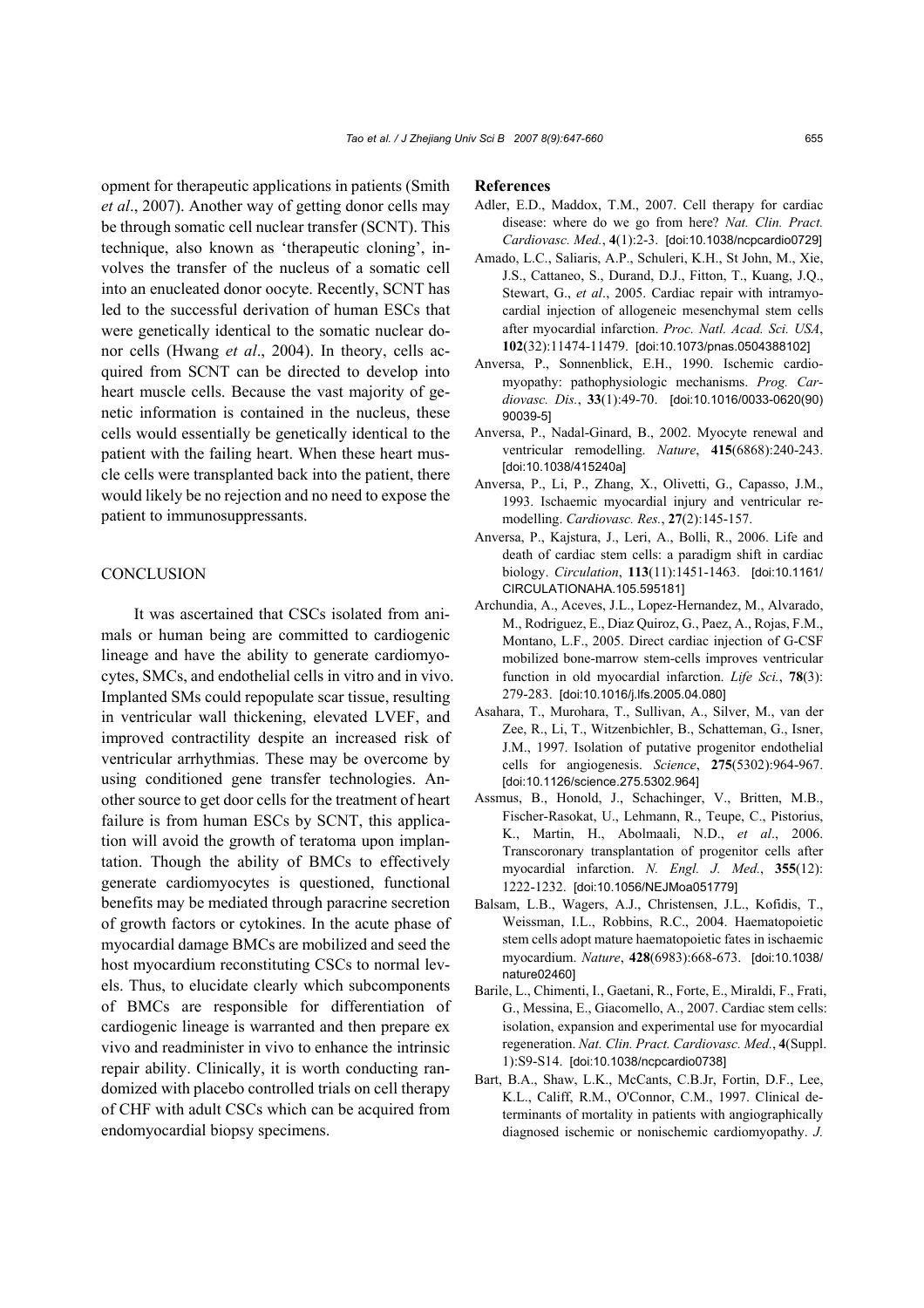*Am. Coll. Cardiol.*, **30**(4):1002-1008. [doi:10.1016/ S0735-1097(97)00235-0]

- Beltrami, A.P., Urbanek, K., Kajstura, J., Yan, S.M., Finato, N., Bussani, R., Nadal-Ginard, B., Silvestri, F., Leri, A., Beltrami, C.A., *et al*., 2001. Evidence that human cardiac myocytes divide after myocardial infarction. *N. Engl. J. Med.*, **344**(23):1750-1757. [doi:10.1056/NEJM20010607 3442303]
- Beltrami, A.P., Barlucchi, L., Torella, D., Baker, M., Limana, F., Chimenti, S., Kasahara, H., Rota, M., Musso, E., Urbanek, K., *et al*., 2003. Adult cardiac stem cells are multipotent and support myocardial regeneration. *Cell*, **114**(6):763-776. [doi:10.1016/S0092-8674(03)00687-1]
- Capi, O., Gepstein, L., 2006. Myocardial regeneration strategies using human embryonic stem cell-derived cardiomyocytes. *J. Control Release*, **116**(2):211-218. [doi:10. 1016/j.jconrel.2006.06.027]
- Chen, S.L., Fang, W.W., Ye, F., Liu, Y.H., Qian, J., Shan, S.J., Zhang, J.J., Chunhua, R.Z., Liao, L.M., Lin, S., *et al*., 2004. Effect on left ventricular function of intracoronary transplantation of autologous bone marrow mesenchymal stem cell in patients with acute myocardial infarction. *Am. J. Cardiol.*, **94**(1):92-95. [doi:10.1016/j.amjcard.2004. 03.034]
- Dai, W., Hale, S.L., Martin, B.J., Kuang, J.Q., Dow, J.S., Wold, L.E., Kloner, R.A., 2005. Allogeneic mesenchymal stem cell transplantation in postinfarcted rat myocardium: short- and long-term effects. *Circulation*, **112**(2):214-223. [doi:10.1161/CIRCULATIONAHA.104.527937]
- Dawn, B., Stein, A.B., Urbanek, K., Rota, M., Whang, B., Rastaldo, R., Torella, D., Tang, X.L., Rezazadeh, A., Kajstura, J., *et al*., 2005. Cardiac stem cells delivered intravascularly traverse the vessel barrier, regenerate infarcted myocardium, and improve cardiac function. *Proc. Natl. Acad. Sci. USA*, **102**(10):3766-3771. [doi:10.1073/ pnas.0405957102]
- Erbs, S., Linke, A., Adams, V., Lenk, K., Thiele, H., Diederich, K.W., Emmrich, F., Kluge, R., Kendziorra, K., Sabri, O., *et al*., 2005. Transplantation of blood-derived progenitor cells after recanalization of chronic coronary artery occlusion: first randomized and placebo-controlled study. *Circ. Res.*, **97**(8):756-762. [doi:10.1161/01.RES.000018 5811.71306.8b]
- Fazel, S., Cimini, M., Chen, L., Li, S., Angoulvant, D., Fedak, P., Verma, S., Weisel, R.D., Keating, A., Li, R.K., 2006. Cardioprotective  $c$ -kit<sup>+</sup> cells are from the bone marrow and regulate the myocardial balance of angiogenic cytokines. *J. Clin. Invest.*, **116**(7):1865-1877. [doi:10.1172/ JCI27019]
- Fedak, P.W., Weisel, R.D., Verma, S., Mickle, D.A., Li, R.K., 2003. Restoration and regeneration of failing myocardium with cell transplantation and tissue engineering. *Semin. Thorac. Cardiovasc. Surg.*, **15**(3):277-286. [doi:10.1016/S1043-0679(03)70007-0]
- Fortuno, M.A., Ravassa, S., Fortuno, A., Zalba, G., Diez, J., 2001. Cardiomyocyte apoptotic cell death in arterial hypertension: mechanisms and potential management. *Hy-*

*pertension*, **38**(6):1406-1412.

- Fuchs, S., Baffour, R., Zhou, Y.F., Shou, M., Pierre, A., Tio, F.O., Weissman, N.J., Leon, M.B., Epstein, S.E., Kornowski, R., 2001. Transendocardial delivery of autologous bone marrow enhances collateral perfusion and regional function in pigs with chronic experimental myocardial ischemia. *J. Am. Coll. Cardiol.*, **37**(6):1726-1732. [doi:10.1016/S0735-1097(01)01200-1]
- Ge, J., Li, Y., Qian, J., Shi, J., Wang, Q., Niu, Y., Fan, B., Liu, X., Zhang, S., Sun, A., *et al*., 2006. Efficacy of emergent transcatheter transplantation of stem cells for treatment of acute myocardial infarction (TCT-STAMI). *Heart*, **92**(12):1764-1767. [doi:10.1136/hrt.2005.085431]
- Giordano, F.J., 2003. Retrograde coronary perfusion: a superior route to deliver therapeutics to the heart? *J. Am. Coll. Cardiol.*, **42**(6):1129-1131. [doi:10.1016/S0735-1097(03) 00903-3]
- Gnecchi, M., He, H., Liang, O.D., Melo, L.G., Morello, F., Mu, H., Noiseux, N., Zhang, L., Pratt, R.E., Ingwall, J.S., *et al*., 2005. Paracrine action accounts for marked protection of ischemic heart by Akt-modified mesenchymal stem cells. *Nat. Med.*, **11**(4):367-368. [doi:10.1038/nm0405-367]
- Hofmann, M., Wollert, K.C., Meyer, G.P., Menke, A., Arseniev, L., Hertenstein, B., Ganser, A., Knapp, W.H., Drexler, H., 2005. Monitoring of bone marrow cell homing into the infarcted human myocardium. *Circulation*, **111**(17):2198-2202. [doi:10.1161/01.CIR.00001635 46.27639.AA]
- Hou, D., Youssef, E.A., Brinton, T.J., Zhang, P., Rogers, P., Price, E.T., Yeung, A.C., Johnstone, B.H., Yock, P.G., March, K.L., 2005. Radiolabeled cell distribution after intramyocardial, intracoronary, and interstitial retrograde coronary venous delivery: implications for current clinical trials. *Circulation*, **112**(9 Suppl.):I150-I156.
- Hunt, S.A., 2005. ACC/AHA 2005 guideline update for the diagnosis and management of chronic heart failure in the adult: a report of the American College of Cardiology/American Heart Association Task Force on Practice Guidelines (Writing Committee to Update the 2001 Guidelines for the Evaluation and Management of Heart Failure). *J. Am. Coll. Cardiol.*, **46**(6):e1-e82. [doi:10. 1016/j.jacc.2005.08.022]
- Hwang, W.S., Ryu, Y.J., Park, J.H., Park, E.S., Lee, E.G., Koo, J.M., Jeon, H.Y., Lee, B.C., Kang, S.K., Kim, S.J., *et al*., 2004. Evidence of a pluripotent human embryonic stem cell line derived from a cloned blastocyst. *Science*, **303**(5664):1669-1674. [doi:10.1126/science.1094515]
- Jackson, K.A., Majka, S.M., Wang, H., Pocius, J., Hartley, C.J., Majesky, M.W., Entman, M.L., Michael, L.H., Hirschi, K.K., Goodell, M.A., 2001. Regeneration of ischemic cardiac muscle and vascular endothelium by adult stem cells. *J. Clin. Invest.*, **107**(11):1395-1402.
- Janssens, S., Dubois, C., Bogaert, J., Theunissen, K., Deroose, C., Desmet, W., Kalantzi, M., Herbots, L., Sinnaeve, P., Dens, J., *et al*., 2006. Autologous bone marrow-derived stem-cell transfer in patients with ST-segment elevation myocardial infarction: double-blind, randomised con-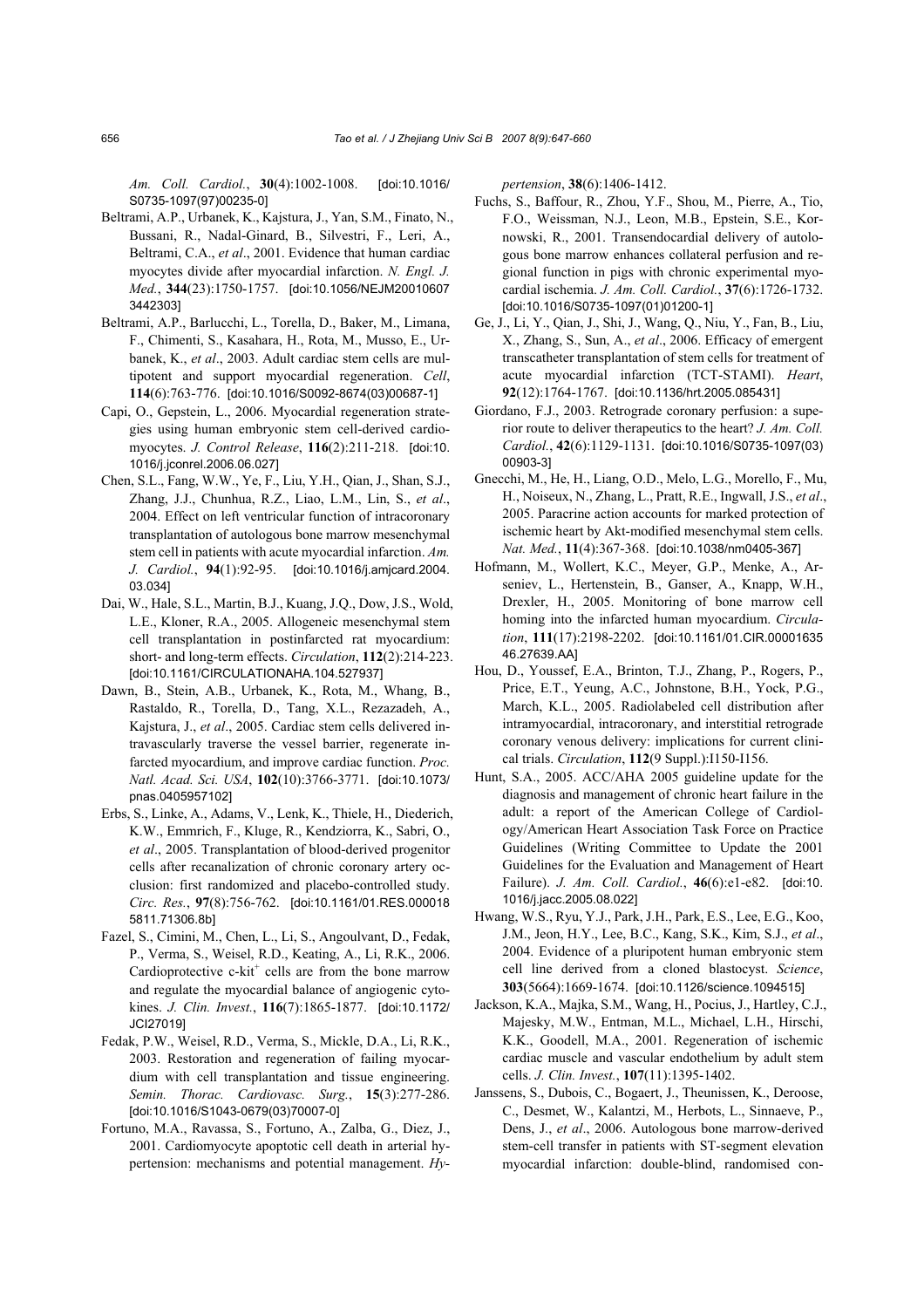trolled trial. *Lancet*, **367**(9505):113-121. [doi:10.1016/ S0140-6736(05)67861-0]

- Jiang, Y., Vaessen, B., Lenvik, T., Blackstad, M., Reyes, M., Verfaillie, C.M., 2002a. Multipotent progenitor cells can be isolated from postnatal murine bone marrow, muscle, and brain. *Exp. Hematol.*, **30**(8):896-904. [doi:10.1016/ S0301-472X(02)00869-X]
- Jiang, Y., Jahagirdar, B.N., Reinhardt, R.L., Schwartz, R.E., Keene, C.D., Ortiz-Gonzalez, X.R., Reyes, M., Lenvik, T., Lund, T., Blackstad, M., *et al*., 2002b. Pluripotency of mesenchymal stem cells derived from adult marrow. *Nature*, **418**(6893):41-49. [doi:10.1038/nature00870]
- Kajstura, J., Rota, M., Whang, B., Cascapera, S., Hosoda, T., Bearzi, C., Nurzynska, D., Kasahara, H., Zias, E., Bonafe, M., *et al*., 2005. Bone marrow cells differentiate in cardiac cell lineages after infarction independently of cell fusion. *Circ. Res.*, **96**(1):127-137. [doi:10.1161/01.RES. 0000151843.79801.60]
- Kalka, C., Masuda, H., Takahashi, T., Kalka-Moll, W.M., Silver, M., Kearney, M., Li, T., Isner, J.M., Asahara, T., 2000. Transplantation of ex vivo expanded endothelial progenitor cells for therapeutic neovascularization. *Proc. Natl. Acad. Sci. USA*, **97**(7):3422-3427. [doi:10.1073/ pnas.070046397]
- Kamihata, H., Matsubara, H., Nishiue, T., Fujiyama, S., Tsutsumi, Y., Ozono, R., Masaki, H., Mori, Y., Iba, O., Tateishi, E., *et al*., 2001. Implantation of bone marrow mononuclear cells into ischemic myocardium enhances collateral perfusion and regional function via side supply of angioblasts, angiogenic ligands, and cytokines. *Circulation*, **104**(9):1046-1052.
- Kawada, H., Fujita, J., Kinjo, K., Matsuzaki, Y., Tsuma, M., Miyatake, H., Muguruma, Y., Tsuboi, K., Itabashi, Y., Ikeda, Y., *et al*., 2004. Nonhematopoietic mesenchymal stem cells can be mobilized and differentiate into cardiomyocytes after myocardial infarction. *Blood*, **104**(12):3581-3587. [doi:10.1182/blood-2004-04-1488]
- Kehat, I., Kenyagin-Karsenti, D., Snir, M., Segev, H., Amit, M., Gepstein, A., Livne, E., Binah, O., Itskovitz-Eldor, J., Gepstein, L., 2001. Human embryonic stem cells can differentiate into myocytes with structural and functional properties of cardiomyocytes. *J. Clin. Invest.*, **108**(3): 407-414. [doi:10.1172/JCI200112131]
- Kobayashi, T., Hamano, K., Li, T.S., Katoh, T., Kobayashi, S., Matsuzaki, M., Esato, K., 2000. Enhancement of angiogenesis by the implantation of self bone marrow cells in a rat ischemic heart model. *J. Surg. Res.*, **89**(2):189-195. [doi:10.1006/jsre.2000.5828]
- Kocher, A.A., Schuster, M.D., Szabolcs, M.J., Takuma, S., Burkhoff, D., Wang, J., Homma, S., Edwards, N.M., Itescu, S., 2001. Neovascularization of ischemic myocardium by human bone-marrow-derived angioblasts prevents cardiomyocyte apoptosis, reduces remodeling and improves cardiac function. *Nat. Med.*, **7**(4):430-436. [doi:10.1038/86498]
- Krause, U., Harter, C., Seckinger, A., Wolf, D., Reinhard, A., Bea, F., Dengler, T., Hardt, S., Ho, A., Katus, H.A., *et al*.,

2007. Intravenous delivery of autologous mesenchymal stem cells limits infarct size and improves left ventricular function in the infarcted porcine heart. *Stem Cells Dev.*, **16**(1):31-37. [doi:10.1089/scd.2006.0089]

- Lapidot, T., Petit, I., 2002. Current understanding of stem cell mobilization: the roles of chemokines, proteolytic enzymes, adhesion molecules, cytokines, and stromal cells. *Exp. Hematol.*, **30**(9):973-981. [doi:10.1016/S0301-472X (02)00883-4]
- Laugwitz, K.L., Moretti, A., Lam, J., Gruber, P., Chen, Y., Woodard, S., Lin, L.Z., Cai, C.L., Lu, M.M., Reth, M., *et*   $al$ , 2005. Postnatal isl1<sup>+</sup> cardioblasts enter fully differentiated cardiomyocyte lineages. *Nature*, **433**(7026): 647-753. [doi:10.1038/nature03215]
- Leobon, B., Garcin, I., Menasche, P., Vilquin, J.T., Audinat, E., Charpak, S., 2003. Myoblasts transplanted into rat infarcted myocardium are functionally isolated from their host. *Proc. Natl. Acad. Sci. USA*, **100**(13):7808-7811. [doi:10.1073/pnas.1232447100]
- Leone, A.M., Rutella, S., Bonanno, G., Abbate, A., Rebuzzi, A.G., Giovannini, S., Lombardi, M., Galiuto, L., Liuzzo, G., Andreotti, F., *et al*., 2005. Mobilization of bone marrow-derived stem cells after myocardial infarction and left ventricular function. *Eur. Heart J.*, **26**(12): 1196-1204. [doi:10.1093/eurheartj/ehi164]
- Leri, A., Kajstura, J., Anversa, P., 2005. Cardiac stem cells and mechanisms of myocardial regeneration. *Physiol. Rev.*, **85**(4):1373-1416. [doi:10.1152/physrev.00013.2005]
- Li, R.K., Jia, Z.Q., Weisel, R.D., Mickle, D.A., Zhang, J., Mohabeer, M.K., Rao, V., Ivanov, J., 1996. Cardiomyocyte transplantation improves heart function. *Ann. Thorac. Surg.*, **62**(3):654-660 (Discussion in p.660-661). [doi:10. 1016/S0003-4975(96)00389-X]
- Li, X., Yu, X., Lin, Q., Deng, C., Shan, Z., Yang, M., Lin, S., 2007. Bone marrow mesenchymal stem cells differentiate into functional cardiac phenotypes by cardiac microenvironment. *J. Mol. Cell. Cardiol.*, **42**(2):295-303. [doi:10. 1016/j.yjmcc.2006.07.002]
- Linke, A., Muller, P., Nurzynska, D., Casarsa, C., Torella, D., Nascimbene, A., Castaldo, C., Cascapera, S., Bohm, M., Quaini, F., *et al*., 2005. Stem cells in the dog heart are self-renewing, clonogenic, and multipotent and regenerate infarcted myocardium, improving cardiac function. *Proc. Natl. Acad. Sci. USA*, **102**(25):8966-8971. [doi:10. 1073/pnas.0502678102]
- Lunde, K., Solheim, S., Aakhus, S., Arnesen, H., Abdelnoor, M., Egeland, T., Endresen, K., Ilebekk, A., Mangschau, A., Fjeld, J.G., *et al*., 2006. Intracoronary injection of mononuclear bone marrow cells in acute myocardial infarction. *N. Engl. J. Med.*, **355**(12):1199-1209. [doi:10. 1056/NEJMoa055706]
- Makino, S., Fukuda, K., Miyoshi, S., Konishi, F., Kodama, H., Pan, J., Sano, M., Takahashi, T., Hori, S., Abe, H., *et al*., 1999. Cardiomyocytes can be generated from marrow stromal cells in vitro. *J. Clin. Invest.*, **103**(5):697-705.
- Mazhari, R., Hare, J.M., 2007. Mechanisms of action of mesenchymal stem cells in cardiac repair: potential in-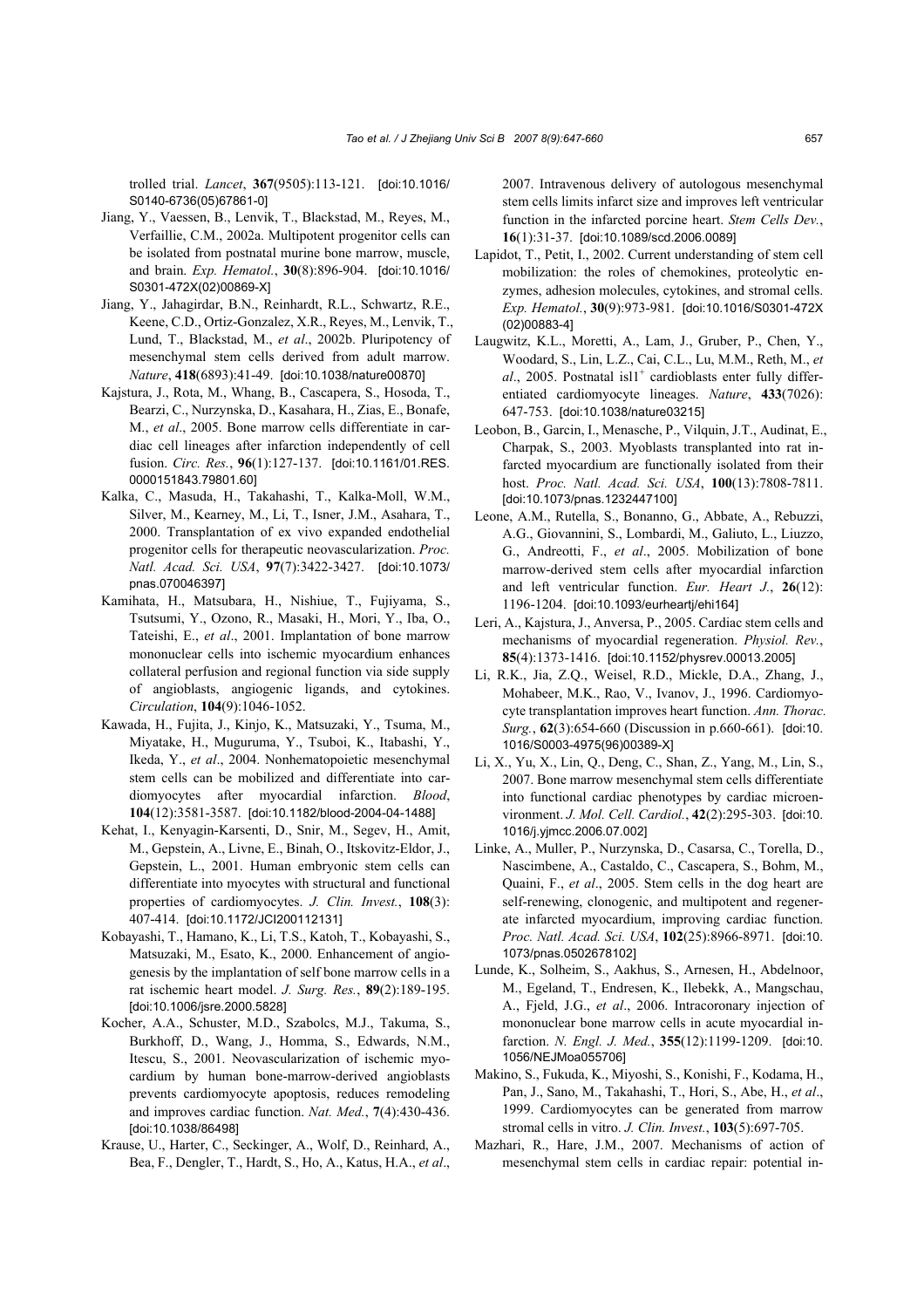fluences on the cardiac stem cell niche. *Nat. Clin. Pract. Cardiovasc. Med.*, **4**(Suppl. 1):S21-S26. [doi:10.1038/ ncpcardio0770]

- Menasche, P., 2003. Cell transplantation in myocardium. *Ann. Thorac. Surg.*, **75**(6 Suppl.):S20-S28. [doi:10.1016/ S0003-4975(03)00462-4]
- Messina, E., de Angelis, L., Frati, G., Morrone, S., Chimenti, S., Fiordaliso, F., Salio, M., Battaglia, M., Latronico, M.V., Coletta, M., *et al*., 2004. Isolation and expansion of adult cardiac stem cells from human and murine heart. *Circ. Res.*, **95**(9):911-921. [doi:10.1161/01.RES.0000 147315.71699.51]
- Metharom, P., Doyle, B., Caplice, N.M., 2007. Clinical trials in stem cell therapy: pitfalls and lessons for the future. *Nat. Clin. Pract. Cardiovasc. Med.*, **4**(Suppl. 1):S96-S99. [doi:10.1038/ncpcardio0730]
- Meyer, G.P., Wollert, K.C., Lotz, J., Steffens, J., Lippolt, P., Fichtner, S., Hecker, H., Schaefer, A., Arseniev, L., Hertenstein, B., *et al*., 2006. Intracoronary bone marrow cell transfer after myocardial infarction: eighteen months' follow-up data from the randomized, controlled BOOST (BOne marrOw transfer to enhance ST-elevation infarct regeneration) trial. *Circulation*, **113**(10):1287-1294. [doi:10.1161/CIRCULATIONAHA.105.575118]
- Miyahara, Y., Nagaya, N., Kataoka, M., Yanagawa, B., Tanaka, K., Hao, H., Ishino, K., Ishida, H., Shimizu, T., Kangawa, K., *et al*., 2006. Monolayered mesenchymal stem cells repair scarred myocardium after myocardial infarction. *Nat. Med.*, **12**(4):459-465. [doi:10.1038/nm 1391]
- Mouquet, F., Pfister, O., Jain, M., Oikonomopoulos, A., Ngoy, S., Summer, R., Fine, A., Liao, R., 2005. Restoration of cardiac progenitor cells after myocardial infarction by self-proliferation and selective homing of bone marrow-derived stem cells. *Circ. Res.*, **97**(11):1090-1092. [doi:10.1161/01.RES.0000194330.66545.f5]
- Murad-Netto, S., Moura, R., Romeo, L.J., Manoel Neto, A., Duarte, N., Barreto, F., Jensen, A., Vina, R.F., Vraslovik, F., Oberdan, A., *et al*., 2004. Stem cell therapy with retrograde coronary perfusion in acute myocardial infarction. A new technique. *Arq. Bras. Cardiol.*, **83**(4):352-354, 349-351. [doi:10.1590/S0066-782X2004001600010]
- Murry, C.E., Wiseman, R.W., Schwartz, S.M., Hauschka, S.D., 1996. Skeletal myoblast transplantation for repair of myocardial necrosis. *J. Clin. Invest.*, **98**(11):2512-2523.
- Murry, C.E., Soonpaa, M.H., Reinecke, H., Nakajima, H., Nakajima, H.O., Rubart, M., Pasumarthi, K.B., Virag, J.I., Bartelmez, S.H., Poppa, V., *et al*., 2004. Haematopoietic stem cells do not transdifferentiate into cardiac myocytes in myocardial infarcts. *Nature*, **428**(6983):664-668. [doi:10.1038/nature02446]
- Murtuza, B., Suzuki, K., Bou-Gharios, G., Beauchamp, J.R., Smolenski, R.T., Partridge, T.A., Yacoub, M.H., 2004. Transplantation of skeletal myoblasts secreting an IL-1 inhibitor modulates adverse remodeling in infarcted murine myocardium. *Proc. Natl. Acad. Sci. USA*, **101**(12): 4216-4221. [doi:10.1073/pnas.0306205101]
- Nadal-Ginard, B., Kajstura, J., Leri, A., Anversa, P., 2003. Myocyte death, growth, and regeneration in cardiac hypertrophy and failure. *Circ. Res.*, **92**(2):139-150. [doi:10.1161/01.RES.0000053618.86362.DF]
- Nagaya, N., Kangawa, K., Itoh, T., Iwase, T., Murakami, S., Miyahara, Y., Fujii, T., Uematsu, M., Ohgushi, H., Yamagishi, M., *et al*., 2005. Transplantation of mesenchymal stem cells improves cardiac function in a rat model of dilated cardiomyopathy. *Circulation*, **112**(8): 1128-1135. [doi:10.1161/CIRCULATIONAHA.104.500447]
- Nygren, J.M., Jovinge, S., Breitbach, M., Sawen, P., Roll, W., Hescheler, J., Taneera, J., Fleischmann, B.K., Jacobsen, S.E., 2004. Bone marrow-derived hematopoietic cells generate cardiomyocytes at a low frequency through cell fusion, but not transdifferentiation. *Nat. Med.*, **10**(5): 494-501. [doi:10.1038/nm1040]
- Oh, H., Bradfute, S.B., Gallardo, T.D., Nakamura, T., Gaussin, V., Mishina, Y., Pocius, J., Michael, L.H., Behringer, R.R., Garry, D.J., *et al*., 2003. Cardiac progenitor cells from adult myocardium: homing, differentiation, and fusion after infarction. *Proc. Natl. Acad. Sci. USA*, **100**(21): 12313-12318. [doi:10.1073/pnas.2132126100]
- Ohnishi, S., Yanagawa, B., Tanaka, K., Miyahara, Y., Obata, H., Kataoka, M., Kodama, M., Ishibashi-Ueda, H., Kangawa, K., Kitamura, S., *et al*., 2007. Transplantation of mesenchymal stem cells attenuates myocardial injury and dysfunction in a rat model of acute myocarditis. *J. Mol. Cell. Cardiol.*, **42**(1):88-97. [doi:10.1016/j.yjmcc.2006. 10.003]
- Orlic, D., Kajstura, J., Chimenti, S., Limana, F., Jakoniuk, I., Quaini, F., Nadal-Ginard, B., Bodine, D.M., Leri, A., Anversa, P., 2001a. Mobilized bone marrow cells repair the infarcted heart, improving function and survival. *Proc. Natl. Acad. Sci. USA*, **98**(18):10344-10349. [doi:10.1073/ pnas.181177898]
- Orlic, D., Kajstura, J., Chimenti, S., Jakoniuk, I., Anderson, S.M., Li, B., Pickel, J., McKay, R., Nadal-Ginard, B., Bodine, D.M., *et al*., 2001b. Bone marrow cells regenerate infarcted myocardium. *Nature*, **410**(6829): 701-705. [doi:10.1038/35070587]
- Ott, H.C., Matthiesen, T.S., Brechtken, J., Grindle, S., Goh, S.K., Nelson, W., Taylor, D.A., 2007. The adult human heart as a source for stem cells: repair strategies with embryonic-like progenitor cells. *Nat. Clin. Pract. Cardiovasc. Med.*, **4**(Suppl. 1):S27-S39. [doi:10.1038/ ncpcardio0771]
- Patel, A.N., Geffner, L., Vina, R.F., Saslavsky, J., Urschel, H.C.Jr, Kormos, R., Benetti, F., 2005. Surgical treatment for congestive heart failure with autologous adult stem cell transplantation: a prospective randomized study. *J. Thorac. Cardiovasc. Surg.*, **130**(6):1631-1638. [doi:10. 1016/j.jtcvs.2005.07.056]
- Perin, E.C., Dohmann, H.F., Borojevic, R., Silva, S.A., Sousa, A.L., Mesquita, C.T., Rossi, M.I., Carvalho, A.C., Dutra, H.S., Dohmann, H.J., *et al*., 2003. Transendocardial, autologous bone marrow cell transplantation for severe, chronic ischemic heart failure. *Circulation*, **107**(18):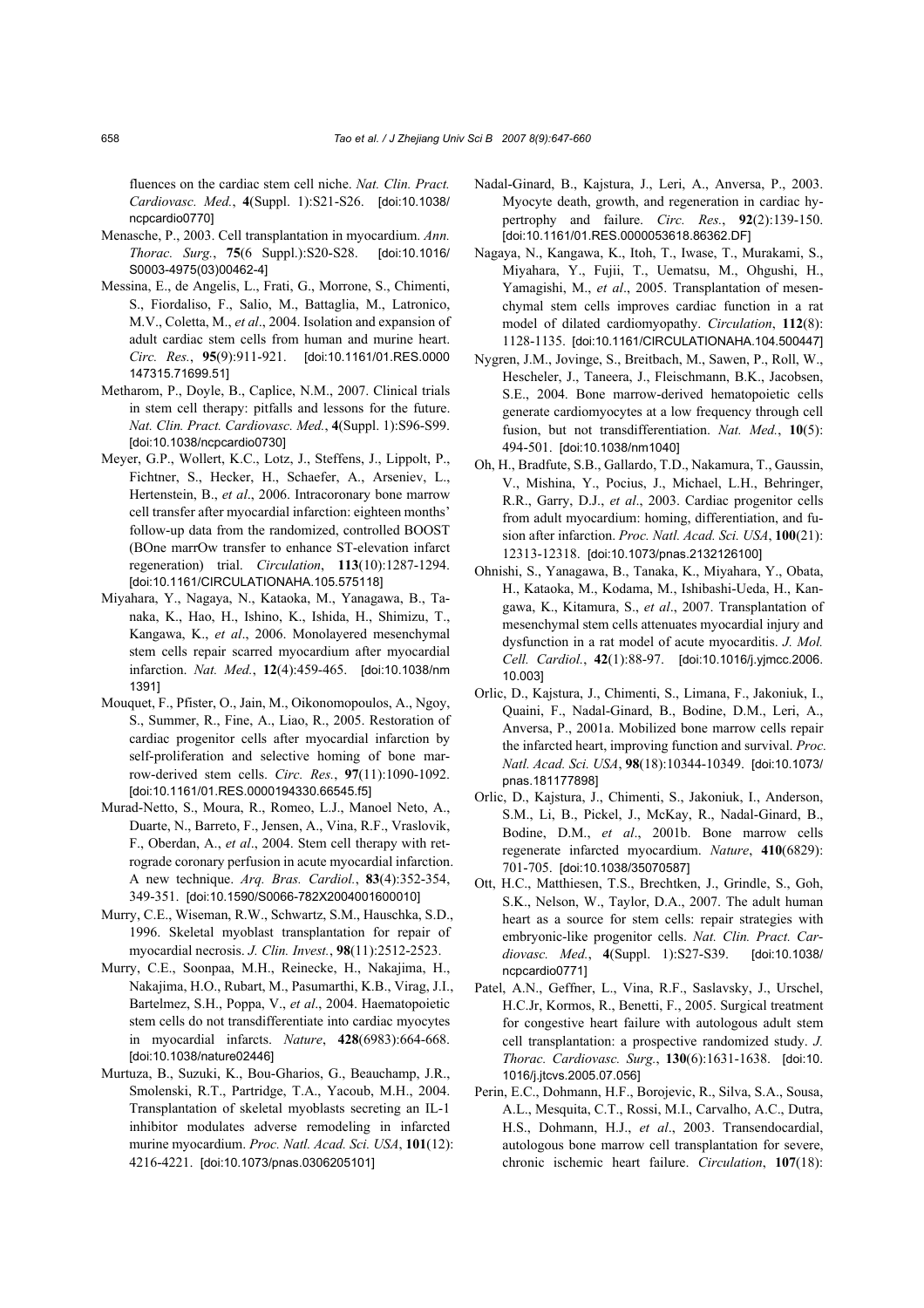2294-2302. [doi:10.1161/01.CIR.0000070596.30552.8B]

- Pfister, O., Mouquet, F., Jain, M., Summer, R., Helmes, M., Fine, A., Colucci, W.S., Liao, R., 2005. CD31<sup>−</sup> but Not CD31+ cardiac side population cells exhibit functional cardiomyogenic differentiation. *Circ. Res.*, **97**(1):52-61. [doi:10.1161/01.RES.0000173297.53793.fa]
- Rafii, S., Lyden, D., 2003. Therapeutic stem and progenitor cell transplantation for organ vascularization and regeneration. *Nat. Med.*, **9**(6):702-712. [doi:10.1038/nm0603- 702]
- Rajnoch, C., Chachques, J.C., Berrebi, A., Bruneval, P., Benoit, M.O., Carpentier, A., 2001. Cellular therapy reverses myocardial dysfunction. *J. Thorac. Cardiovasc. Surg.*, **121**(5):871-878. [doi:10.1067/mtc.2001.112937]
- Rangappa, S., Entwistle, J.W., Wechsler, A.S., Kresh, J.Y., 2003. Cardiomyocyte-mediated contact programs human mesenchymal stem cells to express cardiogenic phenotype. *J. Thorac. Cardiovasc. Surg.*, **126**(1):124-132. [doi:10.1016/S0022-5223(03)00074-6]
- Rauscher, F.M., Goldschmidt-Clermont, P.J., Davis, B.H., Wang, T., Gregg, D., Ramaswami, P., Pippen, A.M., Annex, B.H., Dong, C., Taylor, D.A., 2003. Aging, progenitor cell exhaustion, and atherosclerosis. *Circulation*, **108**(4):457-463. [doi:10.1161/01.CIR.0000082924.75945. 48]
- Reinecke, H., MacDonald, G.H., Hauschka, S.D., Murry, C.E., 2000. Electromechanical coupling between skeletal and cardiac muscle. Implications for infarct repair. *J. Cell Biol.*, **149**(3):731-740. [doi:10.1083/jcb.149.3.731]
- Rosenstrauch, D., Poglajen, G., Zidar, N., Gregoric, I.D., 2005. Stem celltherapy for ischemic heart failure. *Tex. Heart Inst. J.*, **32**(3):339-347.
- Rosenzweig, A., 2006. Cardiac cell therapy-mixed results from mixed cells. *N. Engl. J. Med.*, **355**(12):1274-1277. [doi:10.1056/NEJMe068172]
- Schachinger, V., Erbs, S., Elsasser, A., Haberbosch, W., Hambrecht, R., Holschermann, H., Yu, J., Corti, R., Mathey, D.G., Hamm, C.W., *et al*., 2006. Intracoronary bone marrow-derived progenitor cells in acute myocardial infarction. *N. Engl. J. Med.*, **355**(12):1210-1221. [doi:10.1056/NEJMoa060186]
- Scorsin, M., Hagege, A.A., Marotte, F., Mirochnik, N., Copin, H., Barnoux, M., Sabri, A., Samuel, J.L., Rappaport, L., Menasche, P., 1997. Does transplantation of cardiomyocytes improve function of infarcted myocardium? *Circulation*, **96**(9 Suppl.):II188-II193.
- Silva, G.V., Litovsky, S., Assad, J.A., Sousa, A.L., Martin, B.J., Vela, D., Coulter, S.C., Lin, J., Ober, J., Vaughn, W.K., *et al*., 2005. Mesenchymal stem cells differentiate into an endothelial phenotype, enhance vascular density, and improve heart function in a canine chronic ischemia model. *Circulation*, **111**(2):150-156. [doi:10.1161/01.CIR. 0000151812.86142.45]
- Siminiak, T., Fiszer, D., Jerzykowska, O., Grygielska, B., Rozwadowska, N., Kalmucki, P., Kurpisz, M., 2005. Percutaneous trans-coronary-venous transplantation of autologous skeletal myoblasts in the treatment of

post-infarction myocardial contractility impairment: the POZNAN trial. *Eur. Heart J.*, **26**(12):1188-1195. [doi:10.1093/eurheartj/ehi159]

- Smith, R.R., Barile, L., Cho, H.C., Leppo, M.K., Hare, J.M., Messina, E., Giacomello, A., Abraham, M.R., Marban, E., 2007. Regenerative potential of cardiosphere-derived cells expanded from percutaneous endomyocardial biopsy specimens. *Circulation*, **115**(7):896-908. [doi:10. 1161/CIRCULATIONAHA.106.655209]
- Tang, Y.L., Zhao, Q., Qin, X., Shen, L., Cheng, L., Ge, J., Phillips, M.I., 2005. Paracrine action enhances the effects of autologous mesenchymal stem cell transplantation on vascular regeneration in rat model of myocardial infarction. *Ann. Thorac. Surg.*, **80**(1):229-236 (Discussion in p.236-237). [doi:10.1016/j.athoracsur.2005.02.072]
- Taylor, D.A., Atkins, B.Z., Hungspreugs, P., Jones, T.R., Reedy, M.C., Hutcheson, K.A., Glower, D.D., Kraus, W.E., 1998. Regenerating functional myocardium: improved performance after skeletal myoblast transplantation. *Nat. Med.*, **4**(8):929-933. [doi:10.1038/nm0898-929]
- Thompson, C.A., Nasseri, B.A., Makower, J., Houser, S., McGarry, M., Lamson, T., Pomerantseva, I., Chang, J.Y., Gold, H.K., Vacanti, J.P., *et al*., 2003. Percutaneous transvenous cellular cardiomyoplasty. A novel nonsurgical approach for myocardial cell transplantation. *J. Am. Coll. Cardiol.*, **41**(11):1964-1971. [doi:10.1016/S0735- 1097(03)00397-8]
- Thomson, J.A., Itskovitz-Eldor, J., Shapiro, S.S., Waknitz, M.A., Swiergiel, J.J., Marshall, V.S., Jones, J.M., 1998. Embryonic stem cell lines derived from human blastocysts. *Science*, **282**(5391):1145-1147. [doi:10.1126/science.282.5391.1145]
- Tomita, S., Mickle, D.A., Weisel, R.D., Jia, Z.Q., Tumiati, L.C., Allidina, Y., Liu, P., Li, R.K., 2002. Improved heart function with myogenesis and angiogenesis after autologous porcine bone marrow stromal cell transplantation. *J. Thorac. Cardiovasc. Surg.*, **123**(6):1132-1140. [doi:10.1067/mtc.2002.120716]
- Urbanek, K., Rota, M., Cascapera, S., Bearzi, C., Nascimbene, A., de Angelis, A., Hosoda, T., Chimenti, S., Baker, M., Limana, F., *et al*., 2005. Cardiac stem cells possess growth factor-receptor systems that after activation regenerate the infarcted myocardium, improving ventricular function and long-term survival. *Circ. Res.*, **97**(7): 663-673. [doi:10.1161/01.RES.0000183733.53101.11]
- Urbanek, K., Cesselli, D., Rota, M., Nascimbene, A., de Angelis, A., Hosoda, T., Bearzi, C., Boni, A., Bolli, R., Kajstura, J., *et al*., 2006. Stem cell niches in the adult mouse heart. *Proc. Natl. Acad. Sci. USA*, **103**(24): 9226-9231. [doi:10.1073/pnas.0600635103]
- Wei, H.J., Chen, S.C., Chang, Y., Hwang, S.M., Lin, W.W., Lai, P.H., Chiang, H.K., Hsu, L.F., Yang, H.H., Sung, H.W., 2006. Porous acellular bovine pericardia seeded with mesenchymal stem cells as a patch to repair a myocardial defect in a syngeneic rat model. *Biomaterials*, **27**(31):5409-5419. [doi:10.1016/j.biomaterials.2006.06. 022]